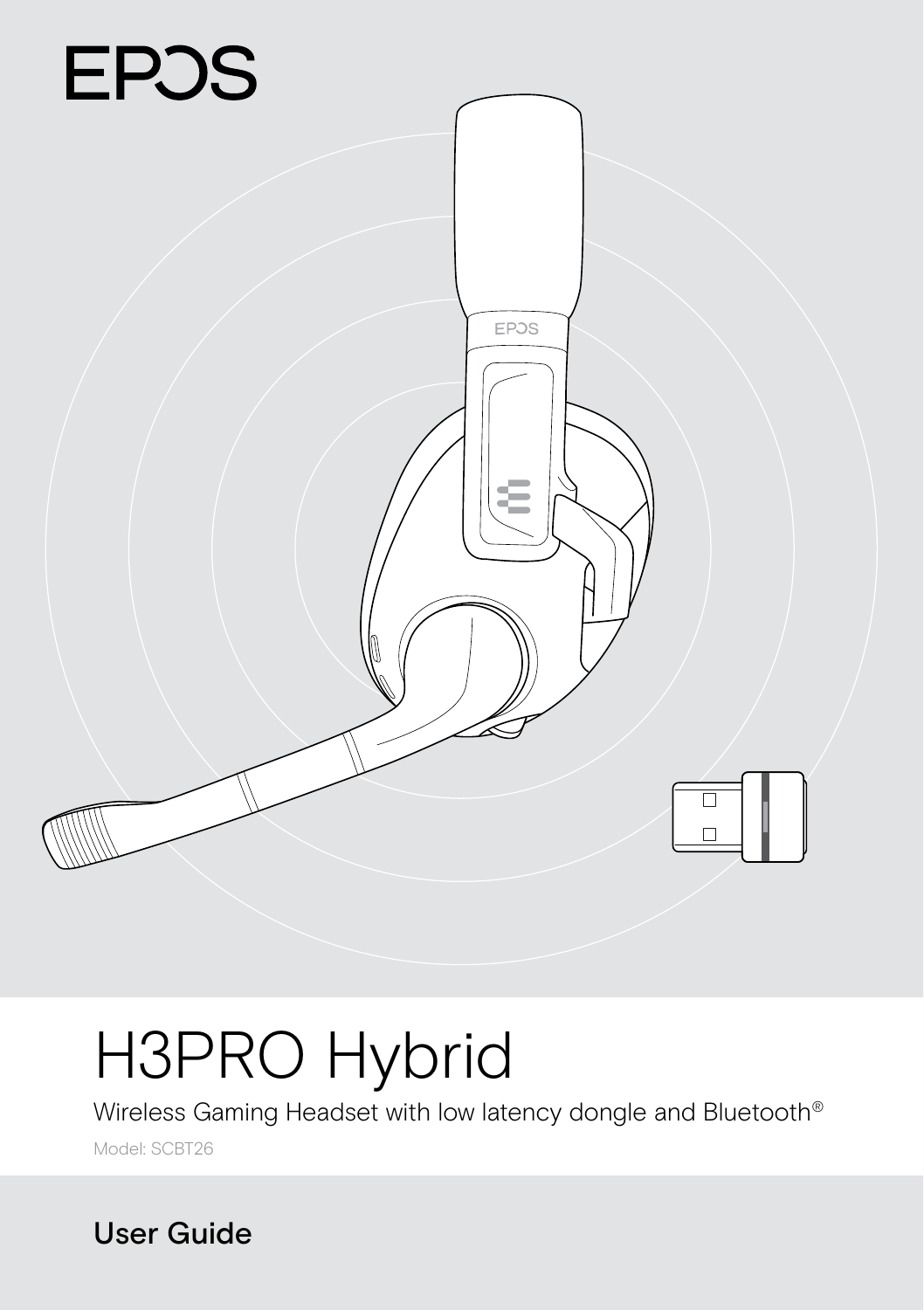## Contents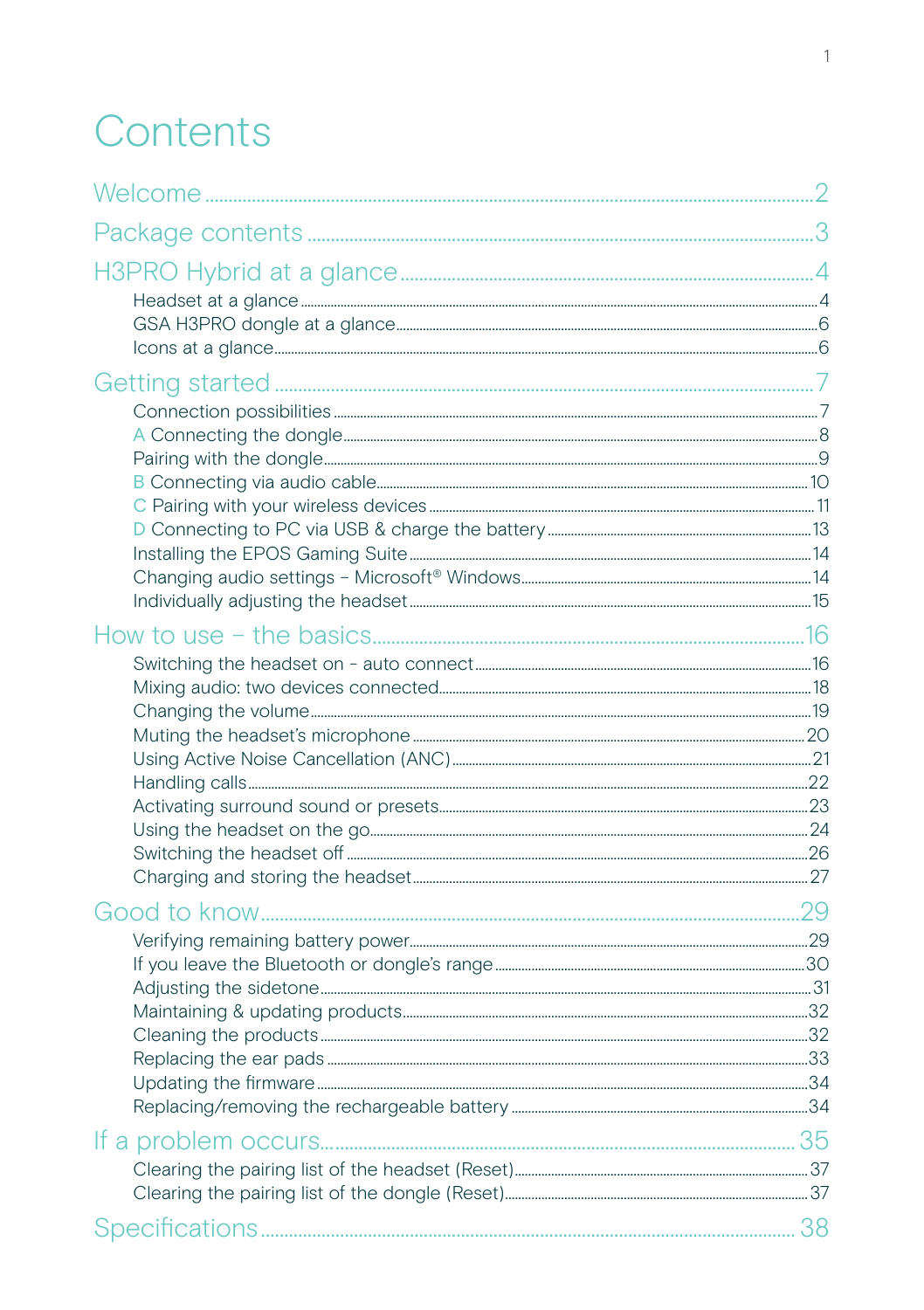## <span id="page-2-0"></span>**Welcome**

#### Ultimate Performance, Ultimate Immersion With ANC

The EPOS H3PRO Hybrid wireless closed acoustic headset with ANC is created for the gamer that accepts no compromises in their game audio while enjoying freedom of movement.

Cutting-edge wireless technology ensures lag-free low-latency transmission of audio cues via USB dongle for instant reaction.

Simultaneous Bluetooth® connectivity allows audio mixing and the ability to switch from your game to a call and back.

EPOS Hybrid products deliver multiple connection options. In the H3PRO Hybrid, lag-free wireless via USB dongle, Bluetooth® and exchangeable USB/console cables provides multi-platform compatibility.

The EPOS Gaming Suite provides 71 surround sound on the PC.

Dual microphones for better voice pickup and ANC eliminate miscommunications and distractions for full game immersion.

### Key benefits & features

Cutting-edge wireless performance Never miss a cue with premium game audio and secure lag-free wireless

Low-latency wireless connection Lag-free transmission with USB dongle delivers the audio cues for instant reaction

#### On-board ANC

A built-in switch on the headset turns on ANC for full game immersion

EPOS audio technology EPOS engineered audio delivers clarity, resolution and precision

#### EPOS Gaming Suite Enhance your audio experience in the EPOS Gaming Suite for

Microsoft® Windows

Audio mixing with Bluetooth® Mix audio streams from your preferred platform with simultaneous Bluetooth®



For safety instructions, consult the Safety Guide.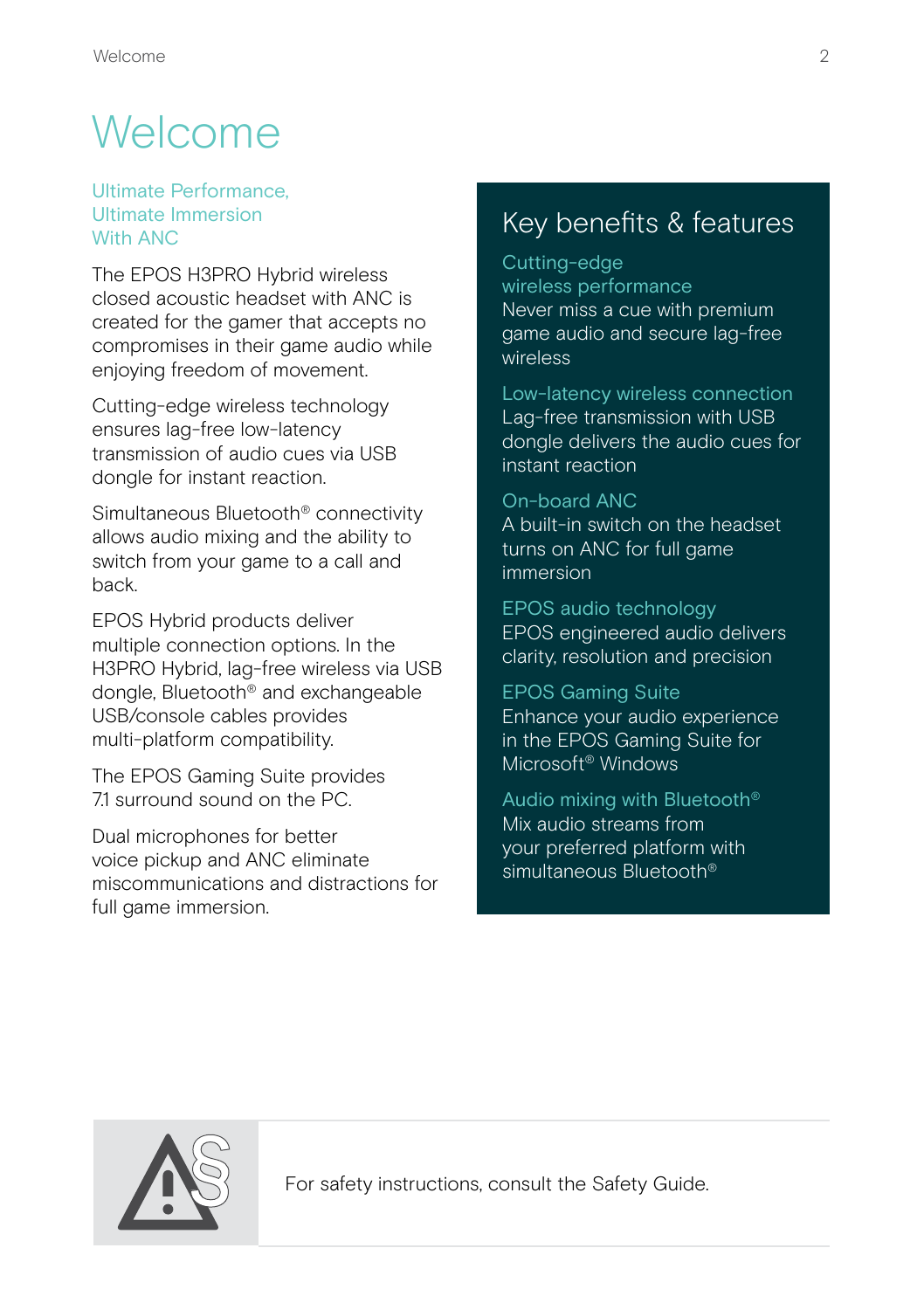## <span id="page-3-0"></span>Package contents

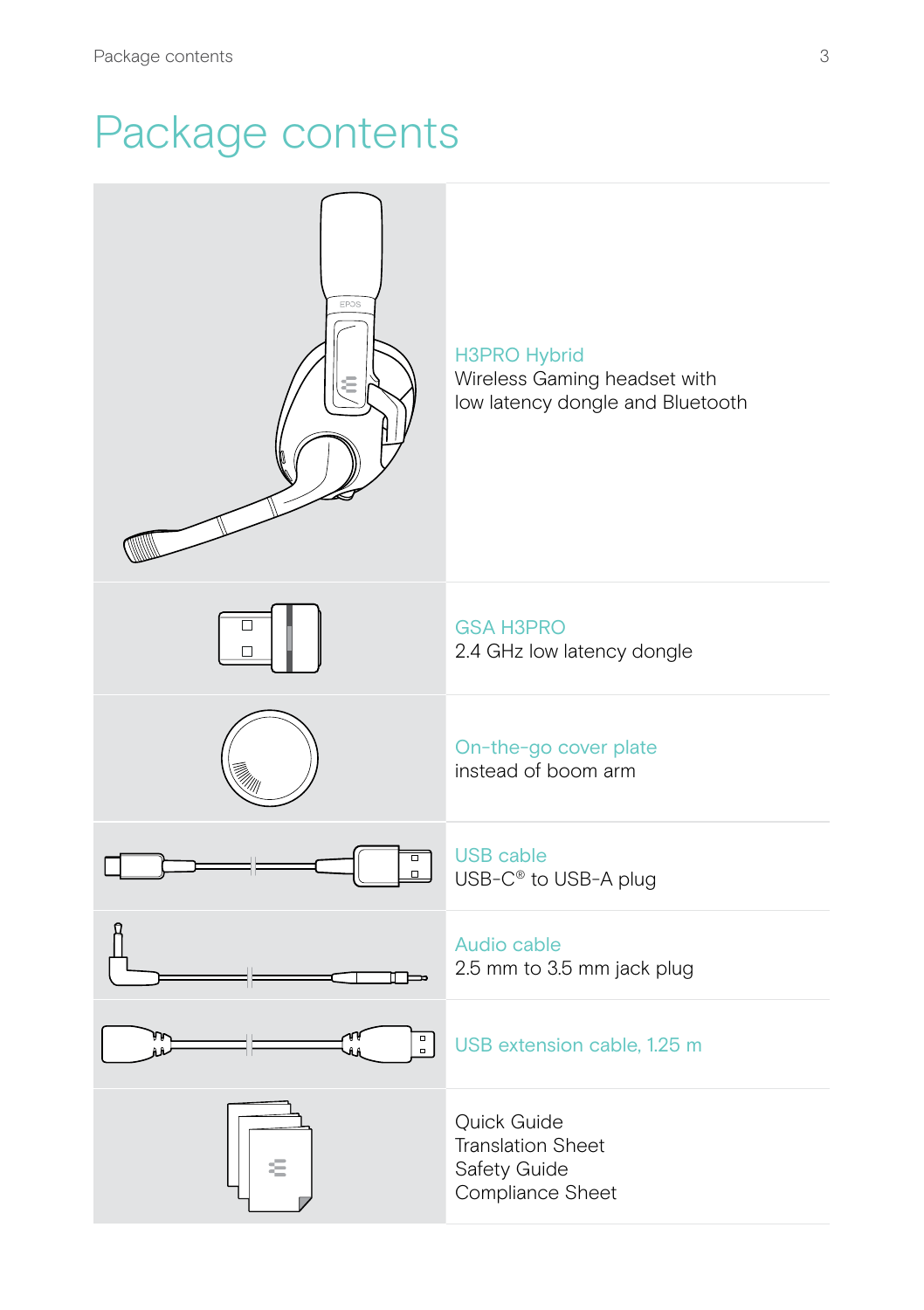## <span id="page-4-0"></span>H3PRO Hybrid at a glance

### Headset at a glance

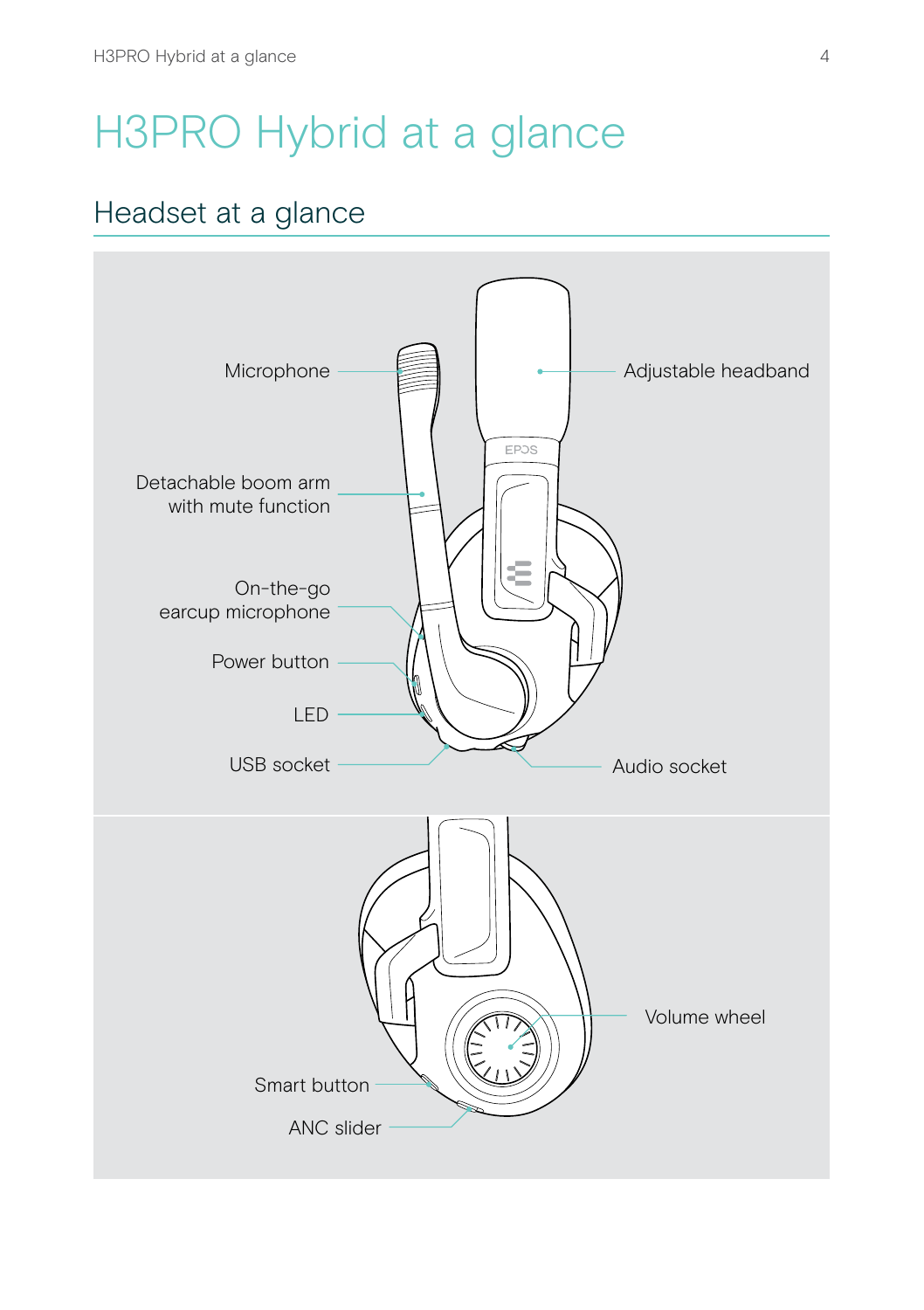#### Overview of the headset LED

| Headset   | <b>LED</b>                                    | Meaning                                                                                                                  |
|-----------|-----------------------------------------------|--------------------------------------------------------------------------------------------------------------------------|
|           | $3x$ $\ddot{?}$                               | Headset switches on                                                                                                      |
|           | 寨<br>愙                                        | $\frac{\mathcal{K}}{\mathcal{K}}$   $\frac{\mathcal{K}}{\mathcal{K}}$    Headset is in pairing mode                      |
| EPOS<br>W | 3x                                            | Pairing to mobile device or<br>dongle was successful<br>Once the headset is successfully<br>connected, the LED goes off. |
|           | $3x$ $\ddot{}$                                | Headset switches off                                                                                                     |
|           |                                               | Pairing has failed or has been<br>cancelled                                                                              |
|           | 瀿<br>纂<br>D,                                  | Rechargeable battery is weak                                                                                             |
|           | $\Box$ l $\mathbb{R}_1\mathbb{Z}_1\mathbb{Z}$ | Headset is being charged:<br>color indicates battery status;<br>LED goes off when fully<br>charged                       |
|           | 3x                                            | Pairing list has been cleared                                                                                            |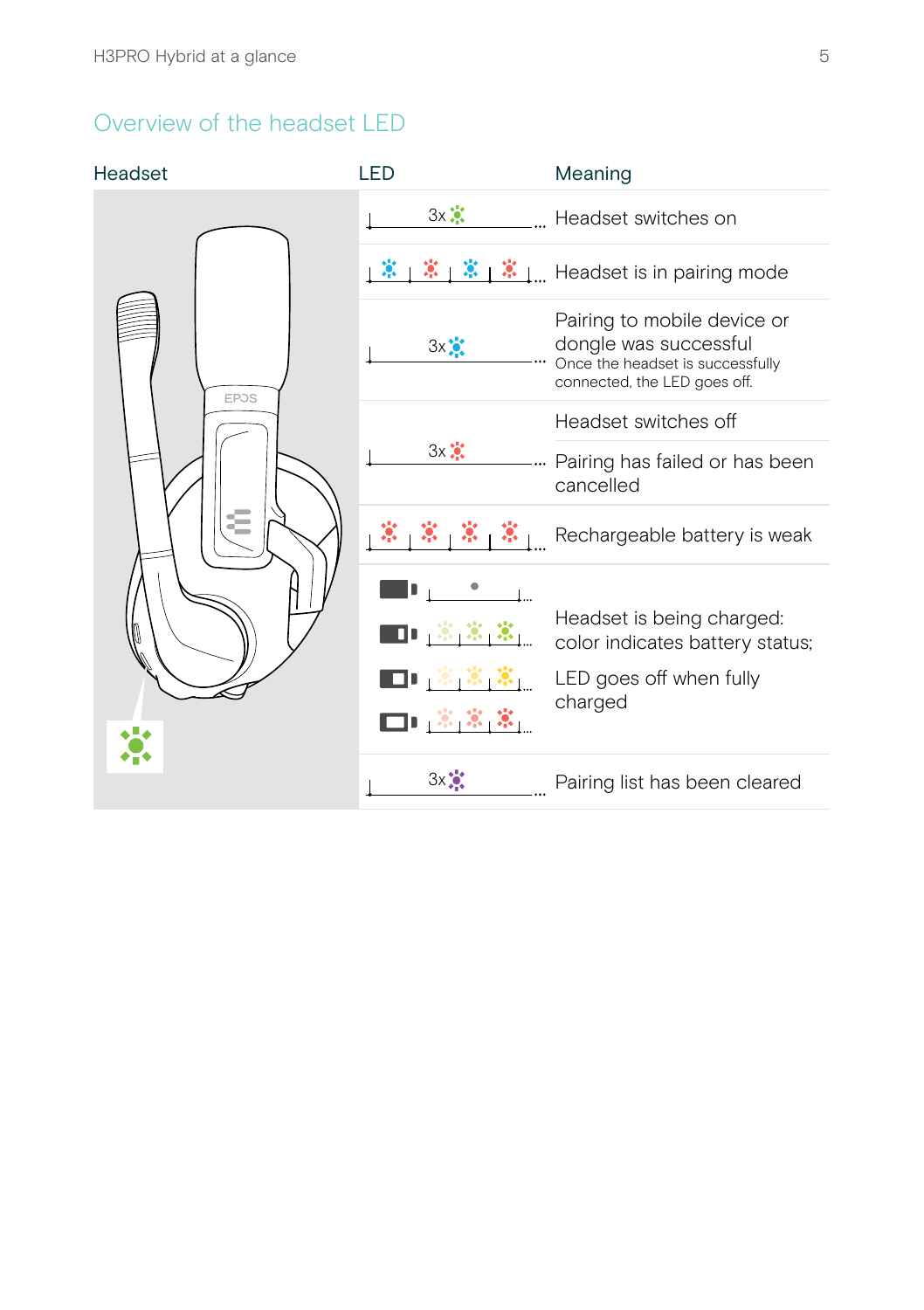## <span id="page-6-0"></span>GSA H3PRO dongle at a glance



#### Overview of the dongle LED



### Icons at a glance

|    | Tap the button            | Notes: Good to know       |
|----|---------------------------|---------------------------|
|    | Press the button twice    | <b>LED</b> indications    |
| 3s | Press and hold the button | Voice prompt is announced |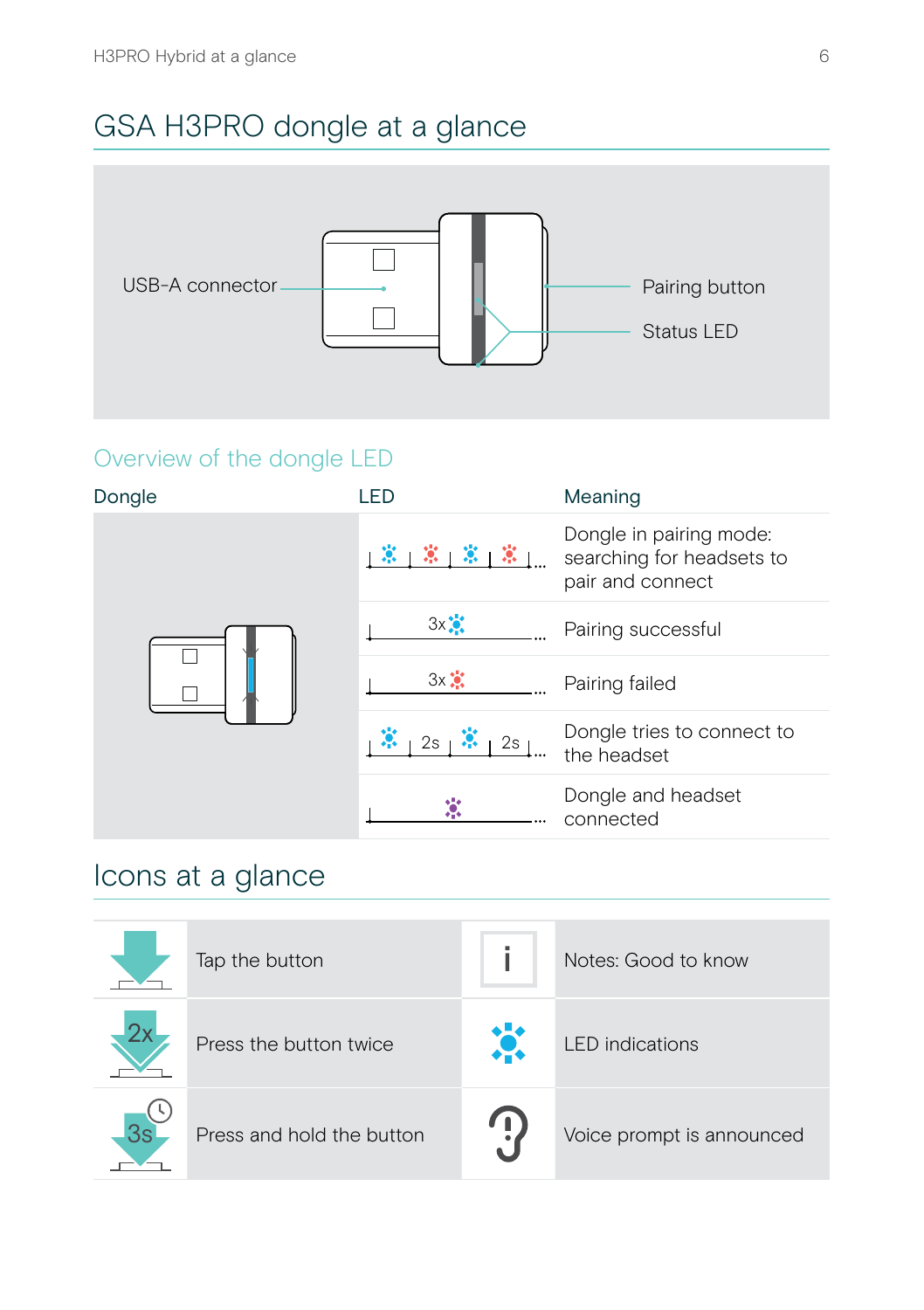## <span id="page-7-0"></span>Getting started

### Connection possibilities

You can connect the headset:

- A via the low latency dongle to a PC or PlayStation® PS5™ / PS4™ or
- **B** via the audio cable to a Nintendo Switch™, PlayStation® PS5™ / PS4™, Xbox® One & Series X/S or
- C via Bluetooth to a mobile device (e. g. smartphone, tablet) or
- D via the USB cable to a PC or PlayStation® PS5™ / PS4™ .

You can also mix the audio from two sources – see page [18](#page-18-1).





D If you connect the headset via USB cable it will automatically be charged.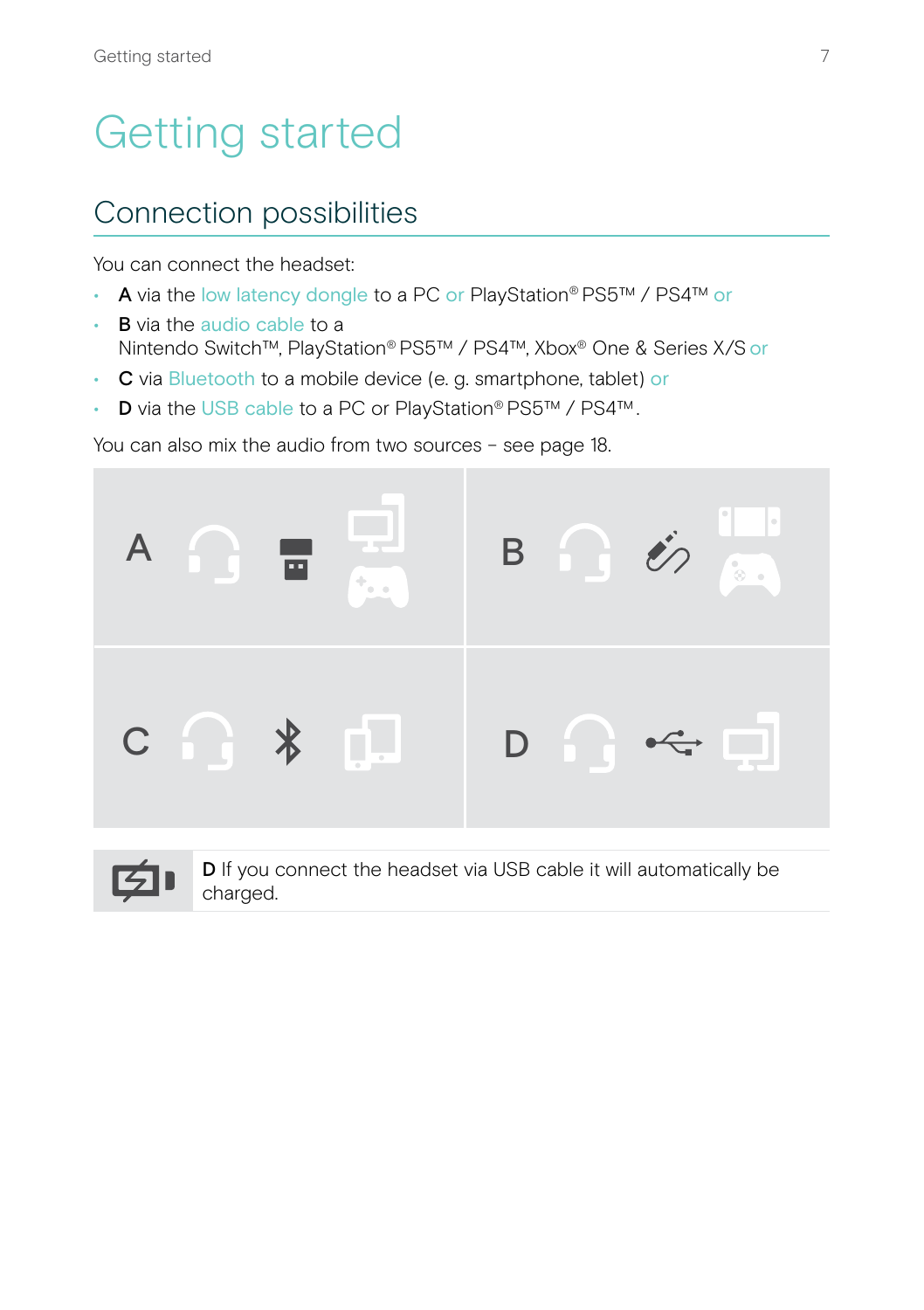## <span id="page-8-1"></span><span id="page-8-0"></span>A Connecting the dongle

You can connect the dongle e. g. to your PC or PlayStation. Upon arrival the dongle is already paired with the headset.

- 1 Plug the dongle into a USB-A port of your device. Use a port on the front of the housing or connect the USB extension cable in addition to avoid the rear as this might lead to disturbances. If you experience any lag, noise or range issues, use the extension cable.
- 2 Press the power button to switch the headset on. Once the dongle and the headset are connected, both LEDs flash 3 times blue. The headset LED switches off, the dongle LED lights up constant.

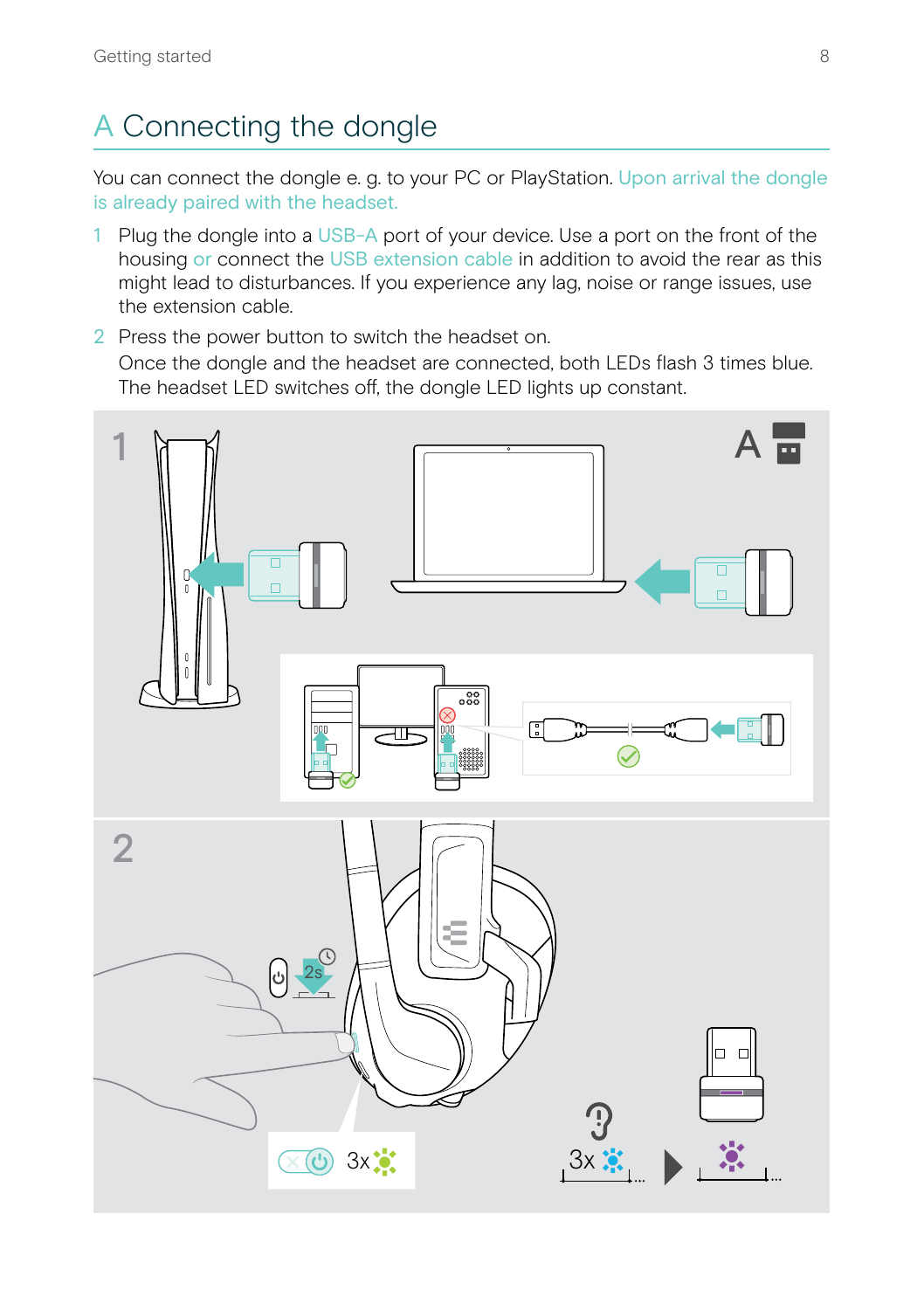## <span id="page-9-1"></span><span id="page-9-0"></span>Pairing with the dongle

Upon arrival the dongle is already paired with the headset. In case you reset your paired device list:

- > Plug the dongle in and switch the headset on see chapter before.
- > Press and hold the smart button until the LED alternately flashes blue and red (pairing mode).
- > Press and hold the dongle's button until the LED alternately flashes blue and red (pairing mode). Once the dongle and the headset are connected, both LEDs flash 3 times blue. The headset LED switches off, the dongle LED lights up constant.



i It may take a few moments for the devices to find each other and connect.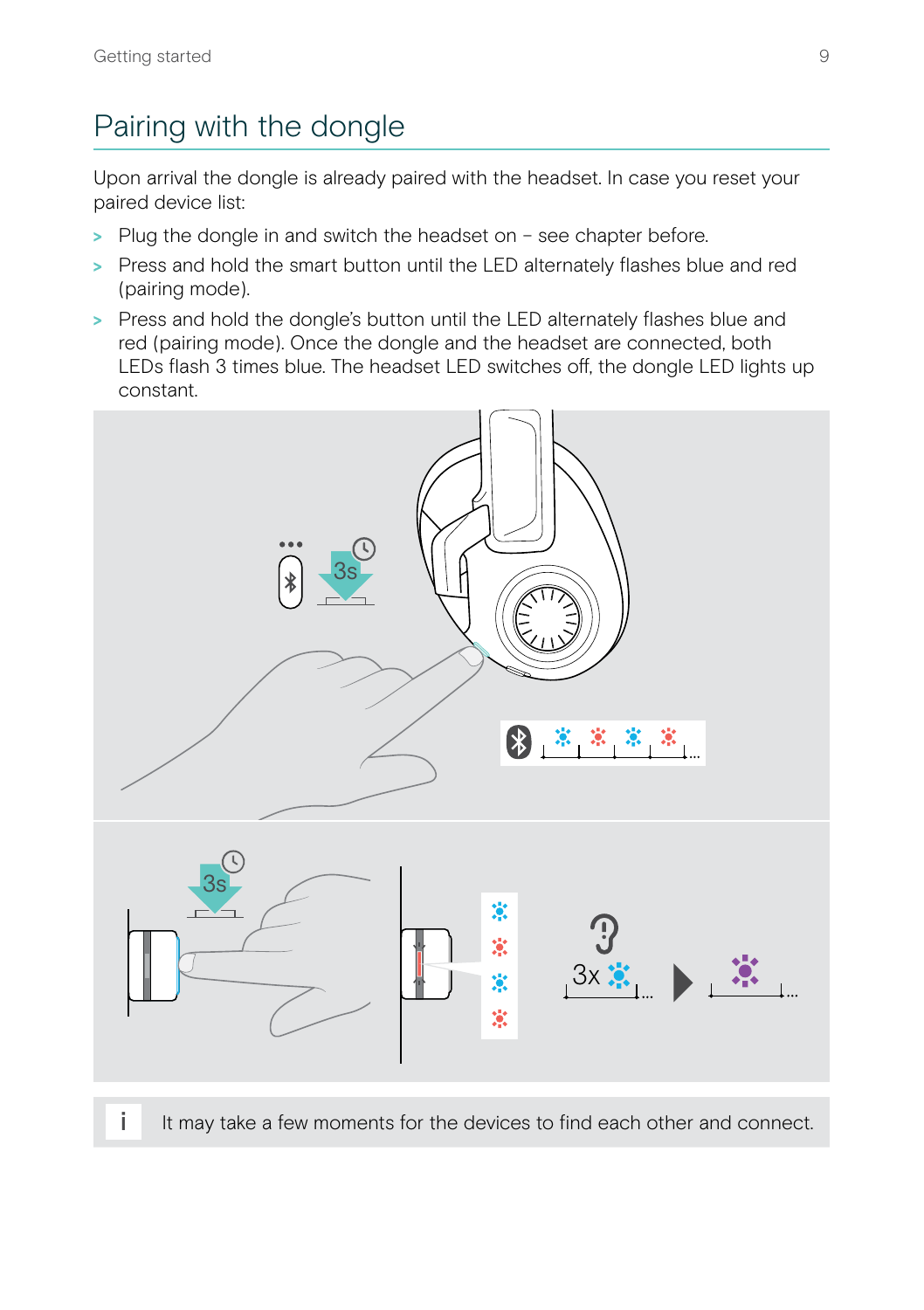## <span id="page-10-1"></span><span id="page-10-0"></span>B Connecting via audio cable

The audio cable is mainly used for:

- Nintendo Switch™
- PlayStation PS5™ / PS4™
- Xbox® One & Series X/S

To connect the audio cable:

- > Insert the small jack plug into the audio socket of the headset. Make sure, that the marking on the plug disappears in the socket.
- > Connect the 3.5 mm jack plug to the audio socket of your device.
- > Press the power button to switch the headset on (see page [16](#page-16-1)).



To disconnect the audio cable:

> Pull the plugs out of the headset and your device.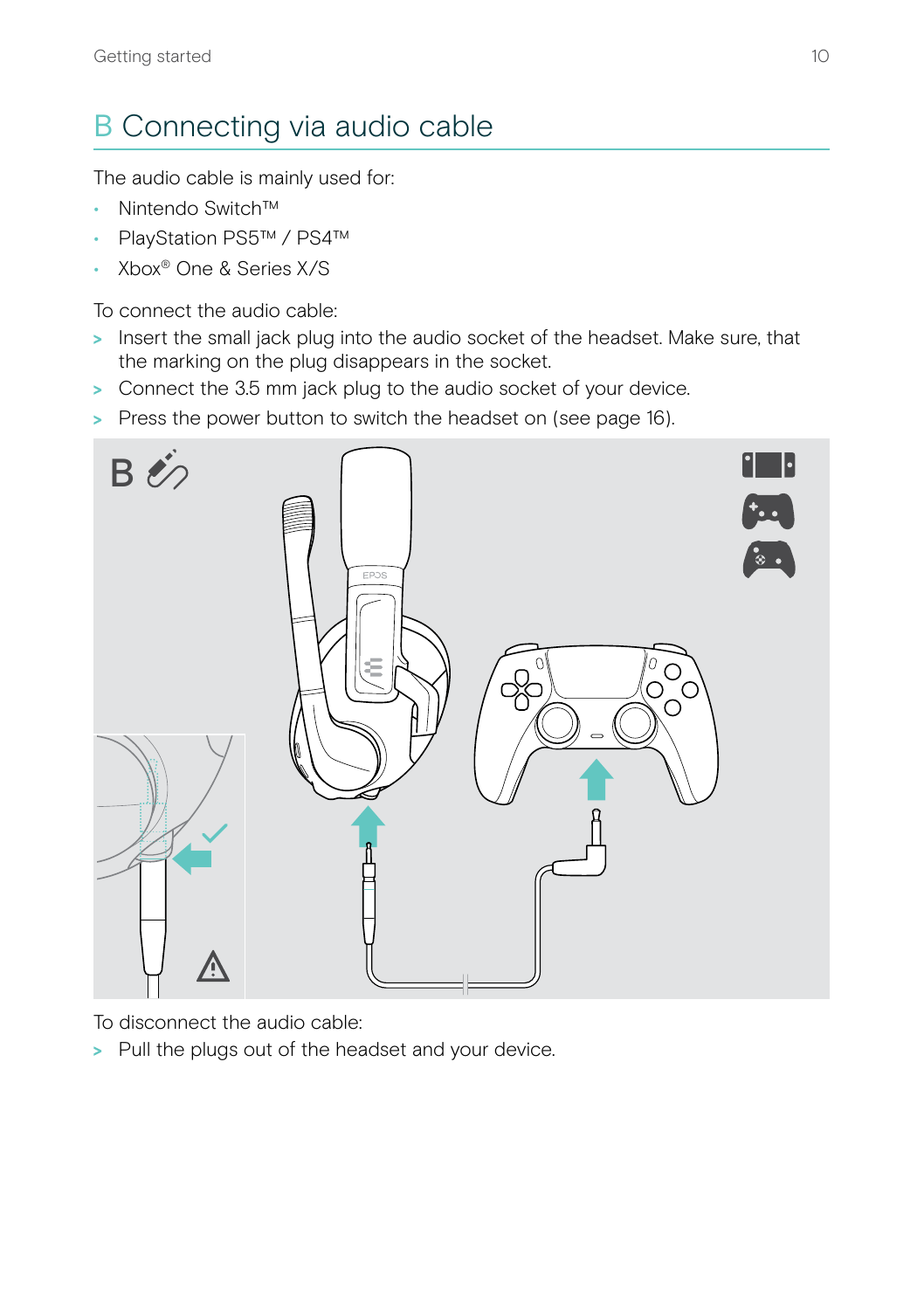## <span id="page-11-1"></span><span id="page-11-0"></span>C Pairing with your wireless devices



#### **CAUTION** Danger of malfunction!

The transmitted radio waves of mobile devices can impair the operation of sensitive and unprotected devices.

> Only make calls with the headset in locations where wireless Bluetooth transmission is permitted.

The headset complies with the Bluetooth 5.2 standard. Bluetooth devices need to support the "advanced audio distribution profile" (A2DP).

You can connect the headset either via Bluetooth to mobile devices (e. g. smartphone, tablet) or together with the dongle GSA H3PRO to a PC or PlayStation. The delivered dongle is already paired with the headset.

The headset can save up to eight paired devices. If you pair the headset with a ninth device, the first device in the pairing list will be overwritten. If you want to re-establish a connection with this device, you have to pair it again.



You can pair up with more devices, but only be connected to one dongle and one Bluetooth device at a time. It is neither possible to combine two dongles nor two Bluetooth devices.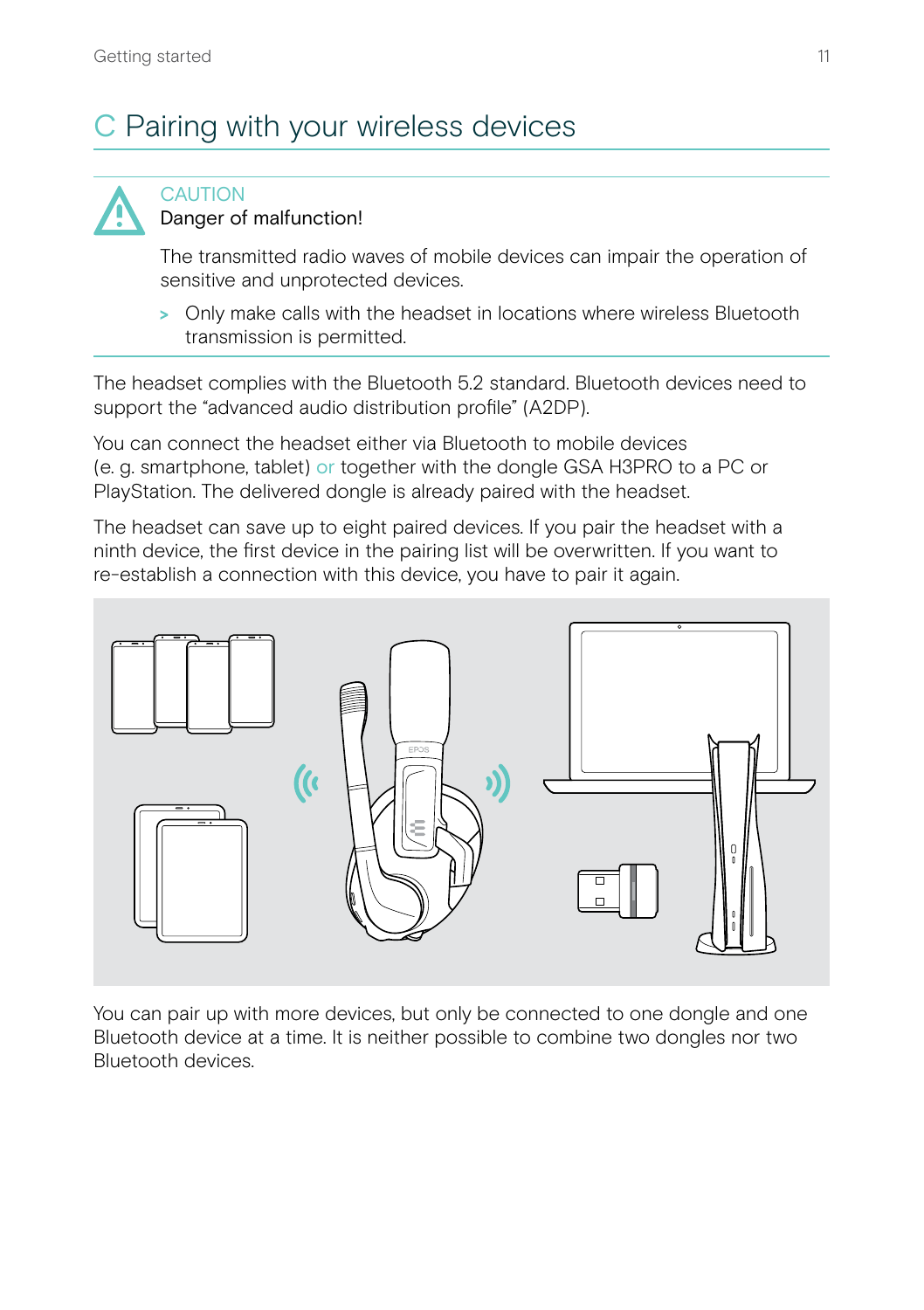#### Pairing the headset via Bluetooth with a mobile device

- 1 Press the power button to switch the headset on.
- 2 Press the smart button until the LED alternately flashes blue and red (pairing mode).
- 3 Search for Bluetooth devices and select EPOS H3PRO Hybrid to establish the connection – see instruction manual of your mobile device. Once the headset is paired with the mobile device, the LED goes off.

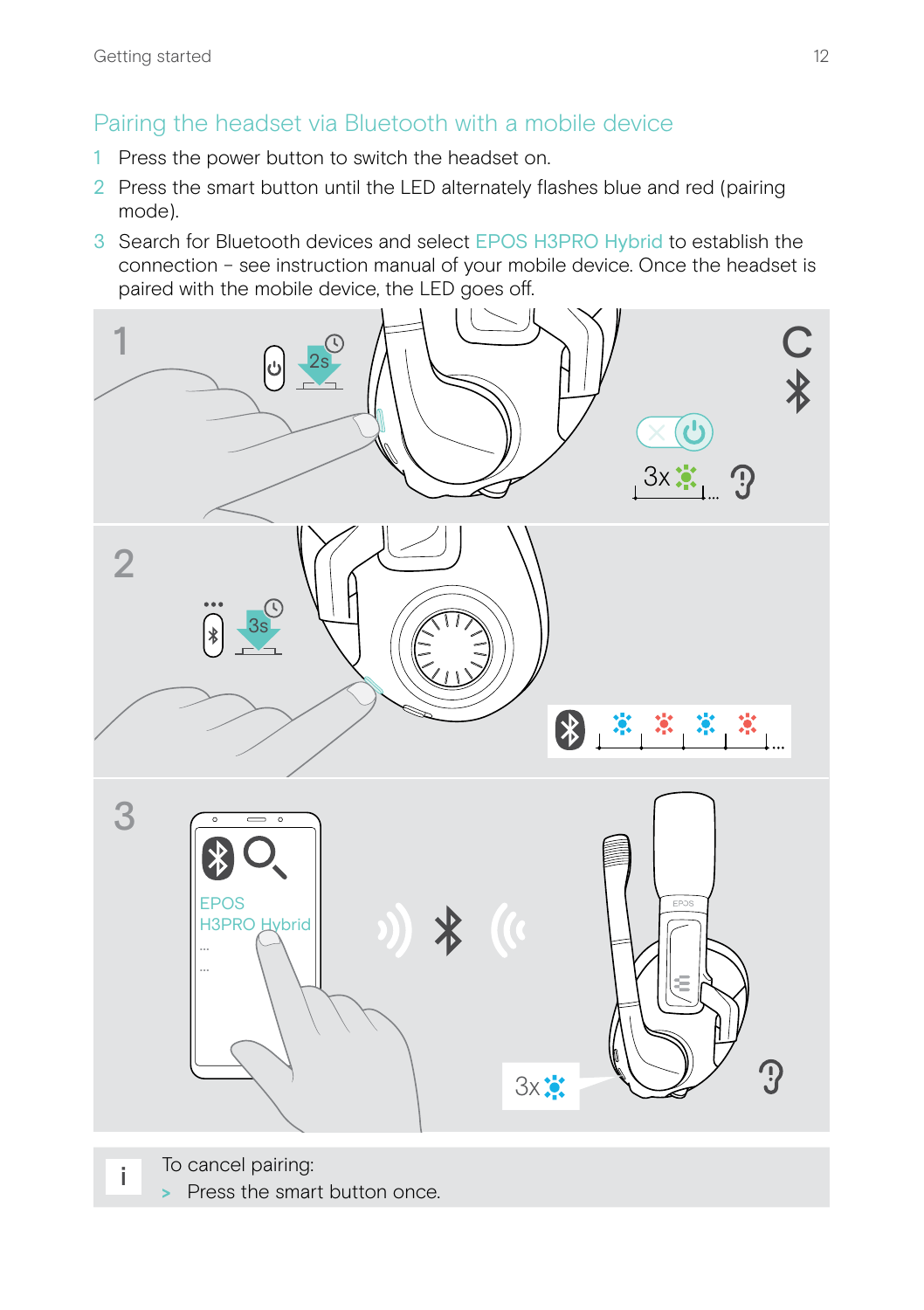## <span id="page-13-1"></span><span id="page-13-0"></span>D Connecting to PC via USB & charge the battery

- > Connect the small plug of the USB cable to the headset's USB socket.
- > Connect the other plug to a USB-A socket of your PC.

The headset switches on automatically. The LED flashes green 3 times. You hear a remaining battery power voice prompt – see page [29.](#page-29-1) The battery is being charged. The LED pulses slowly to indicate the battery status.

> Change the audio settings – if required – and install the EPOS Gaming Suite (see next chapter).



To disconnect the USB cable:

> Pull the plugs out of the headset and your device. The headset switches off automatically – unless there is an already established Bluetooth connection.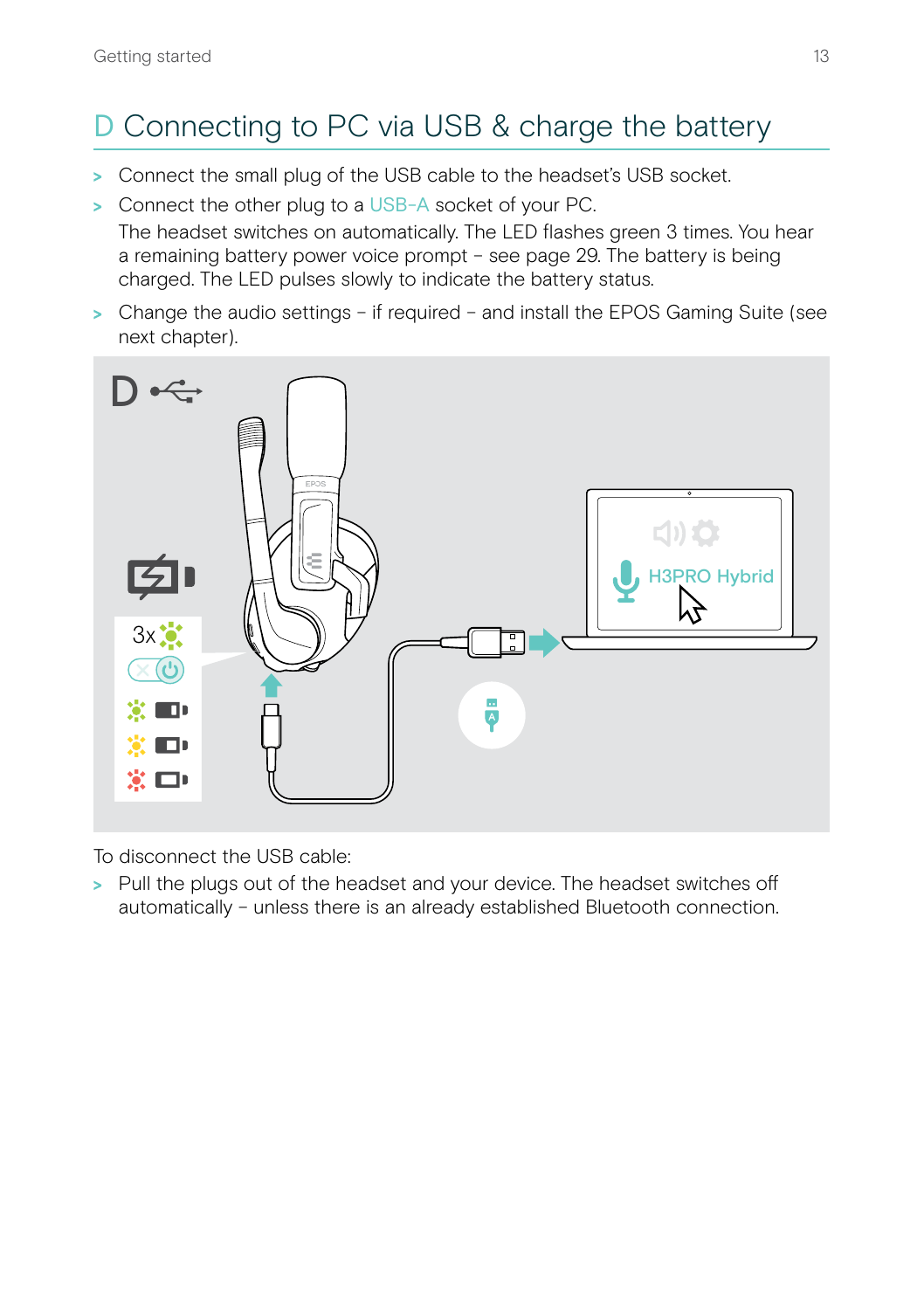## <span id="page-14-1"></span><span id="page-14-0"></span>Installing the EPOS Gaming Suite

The free software EPOS Gaming Suite allows you to add value to your headset. The software is only available for Microsoft® Windows.

It enables headset configurations e. g. of the smart button, equalizer, sidetone, noise reduction and update of your devices.

- > Download the software from www.eposaudio.com/gaming/downloads.
- > Install the software.



## Changing audio settings – Microsoft® Windows

Windows usually changes the audio settings automatically if you connect the dongle or the USB cable. If the devices are connected but you hear no sound:

- > Right-click the audio icon.
- > Select under output EPOS H3PRO Dongle or EPOS H3PRO Hybrid as main audio. Disconnect the dongle if you wish to play on USB, as the dongle is prioritized.

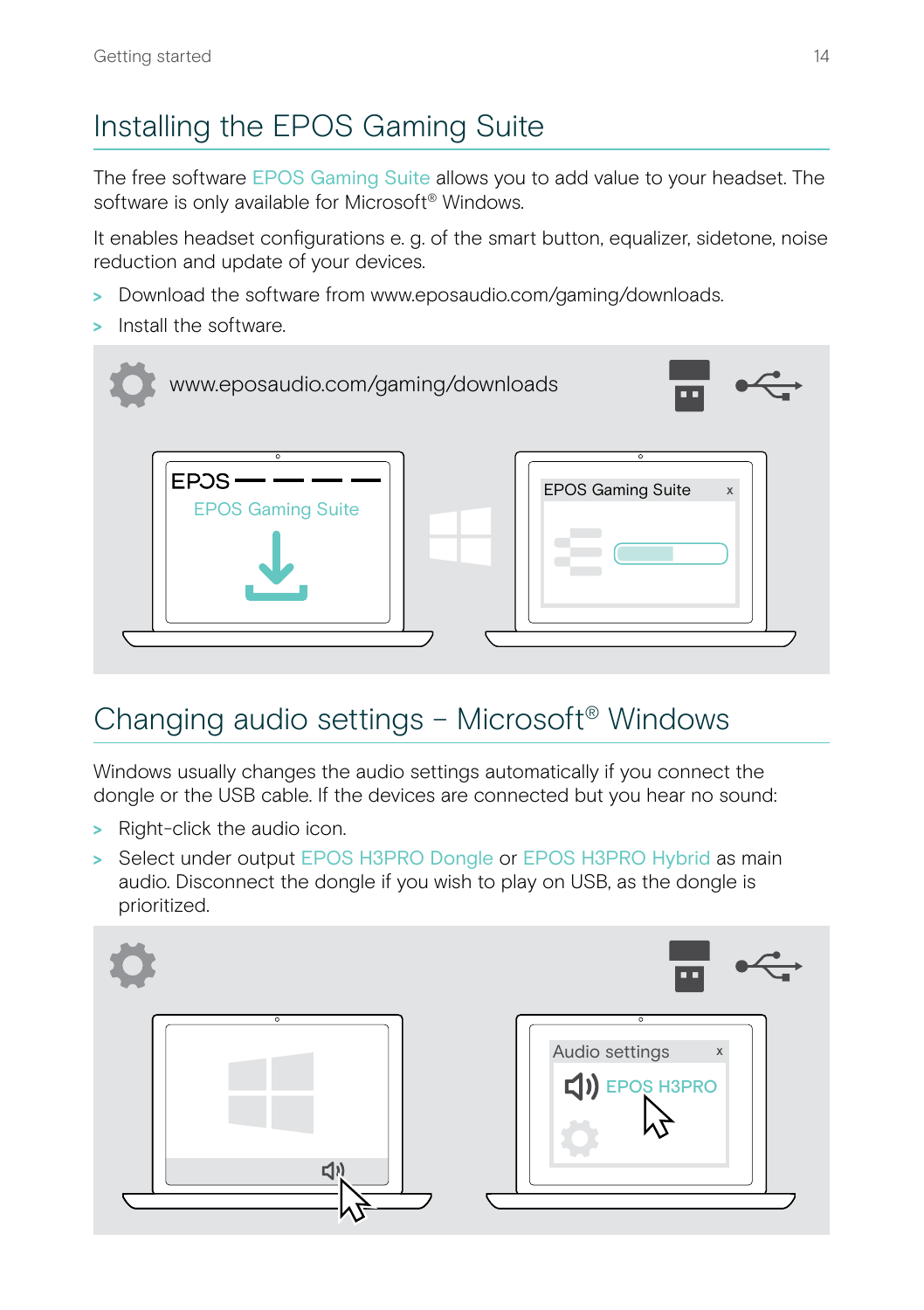## <span id="page-15-0"></span>Individually adjusting the headset

For good sound quality and best possible wearing comfort, the headset has to be adjusted to properly fit your head.

> Wear the headset so that the headband runs over the top of your head.

#### Adjusting the headband and the boom arm

- > Adjust the headset so that
	- your ears are comfortably covered by the ear pads,
	- you feel even, gentle pressure around your ears,
	- a snug fit of the headband on the head is ensured.
- > Bend the microphone boom so that the microphone is in line with your mouth and about 0.8" (2 cm) from the corner of your mouth.

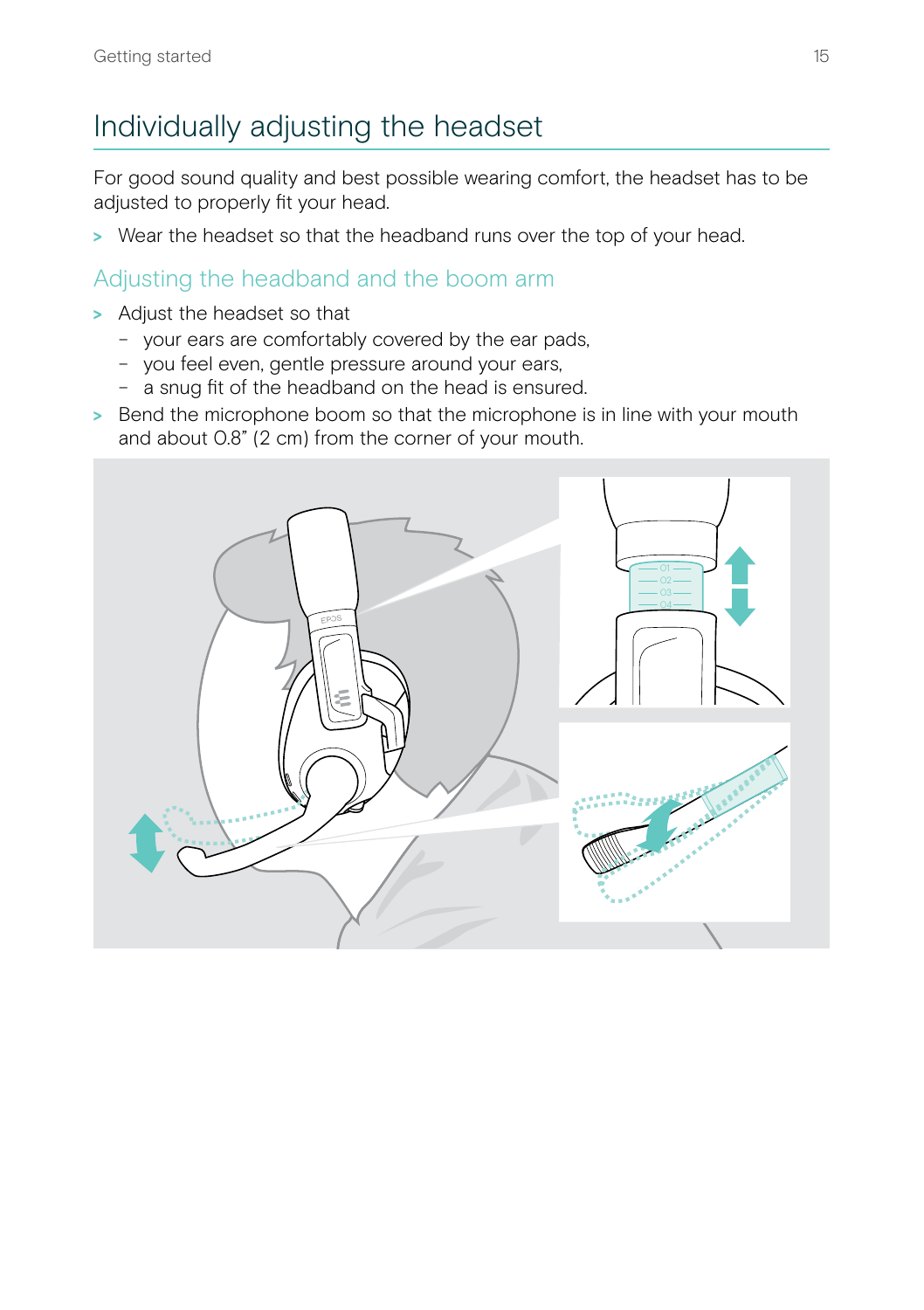## <span id="page-16-0"></span>How to use – the basics



### **CAUTION**

#### Risk of hearing damage!

Listening at high volume levels for long periods can lead to permanent hearing defects.

- > Set the volume to a low level before putting on the headset.
- > Do not continuously expose yourself to high volumes.

### <span id="page-16-1"></span>Switching the headset on - auto connect



The headset switches on automatically, if you connect it via the USB cable.

For all other connections:

> Press the power button to switch the headset on.

The LED flashes 3 times green. You hear a remaining battery power voice prompt

- see page [29](#page-29-1). The headset tries to connect to wireless devices automatically
- see next chapter.

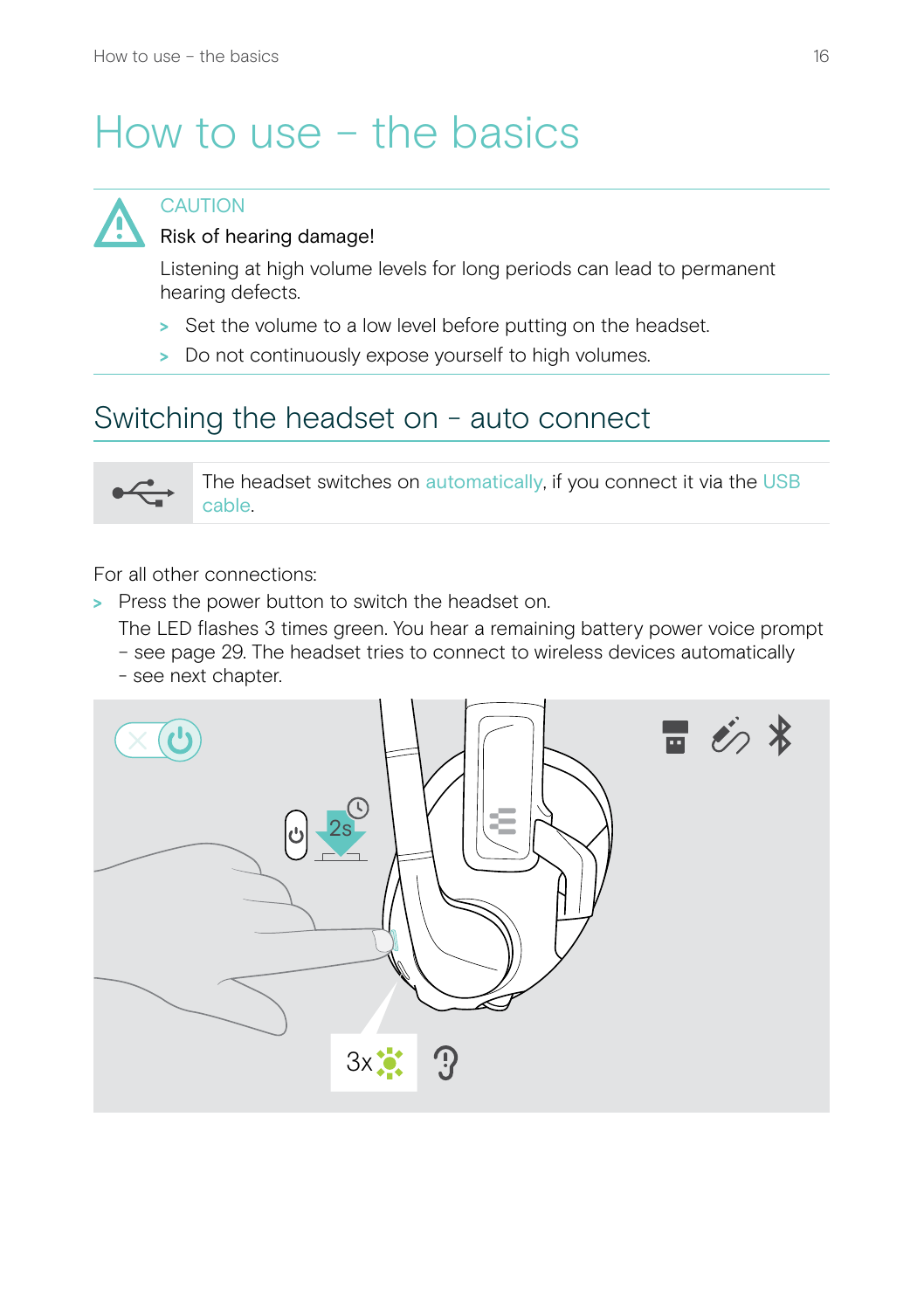#### Automatic wireless connection

After switch on, the headset automatically tries to connect to the latest used dongle and Bluetooth device. If these are not available the headset tries to find other paired devices.

Once the connection is successfully established, you hear a voice prompt and the LEDs flash 3 times blue.



i If the headset does not find a paired device to connect to, it automatically switches off after 30 minutes.

#### Connecting wireless devices manually

After a while the automatic search ends. If you want to connect to your dongle or Bluetooth device after the automatic search has ended, you need to connect manually:

- > Activate EPOS H3PRO Hybrid in the Bluetooth devices list of your connected Bluetooth device or
- > Switch the headset off and on, to connect it to the last used devices.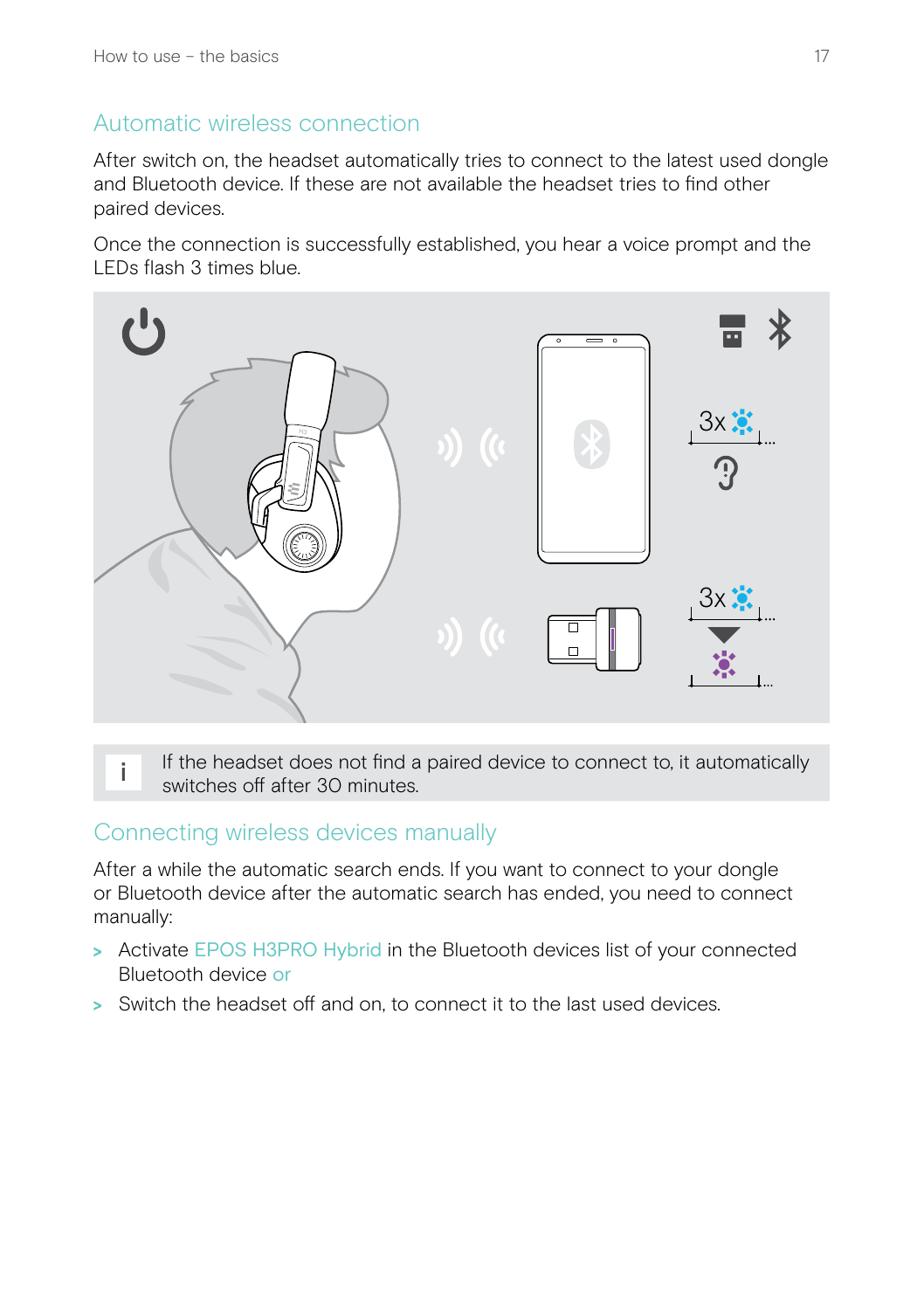## <span id="page-18-1"></span><span id="page-18-0"></span>Mixing audio: two devices connected

Audio mixing allows you to e. g. play your Game on one device and have a chat on the second device.

You can combine two audio sources: 1 primary device: Dongle, audio cable, USB connection and 2 secondary device: Bluetooth connection



The combined Bluetooth and dongle connection is only supported by Android devices.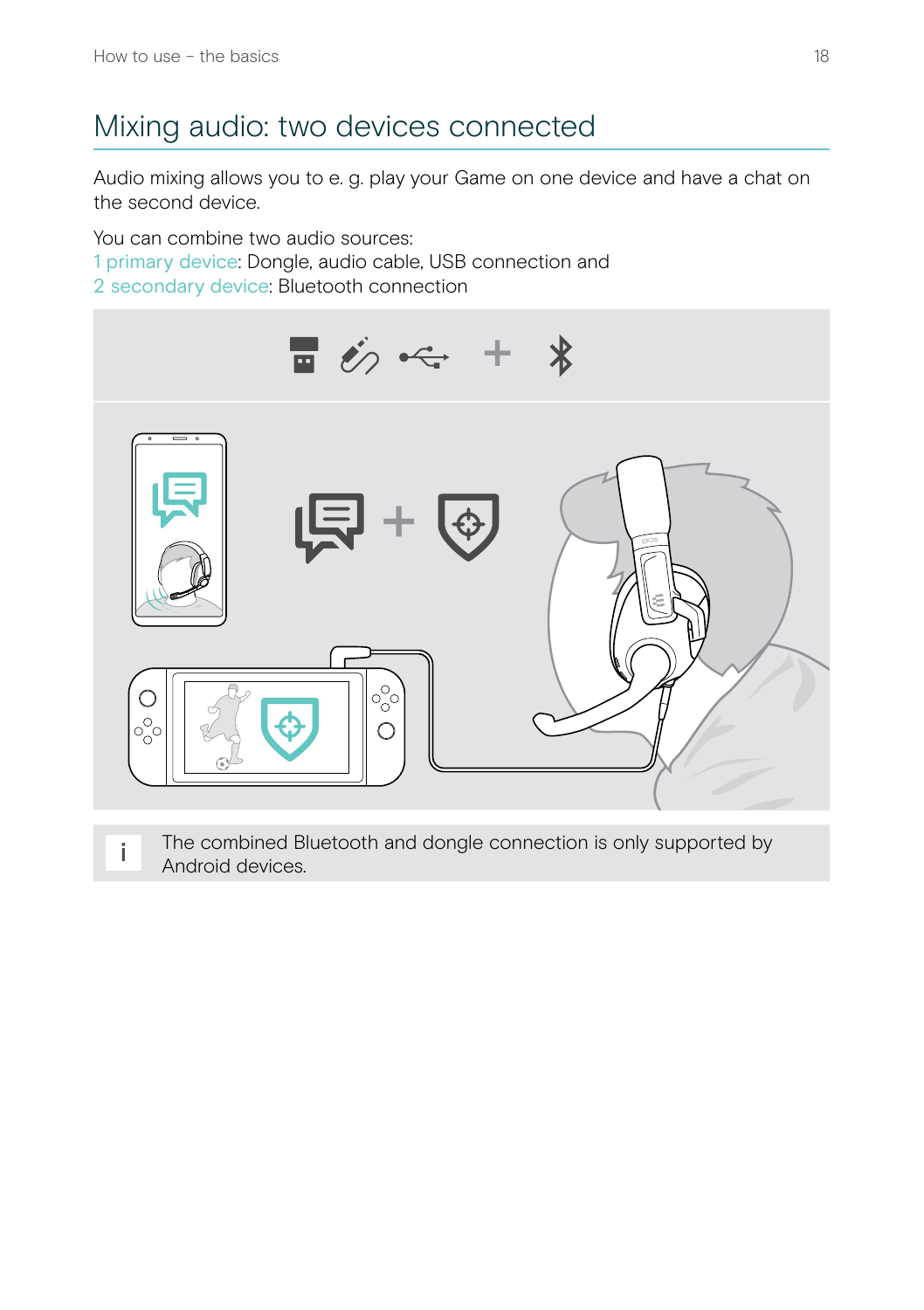## <span id="page-19-1"></span><span id="page-19-0"></span>Changing the volume

- > Turn the volume wheel
	- clockwise to increase or
	- counter-clockwise to reduce the volume.

Alternatively you can adjust the volume on your connected device.





#### Changing the volume while audio mixing

If you have two devices connected:

- > Turn the volume wheel to change the volume for the primary device (Dongle, audio cable, USB).
- > Change the volume of your secondary Bluetooth device manually.

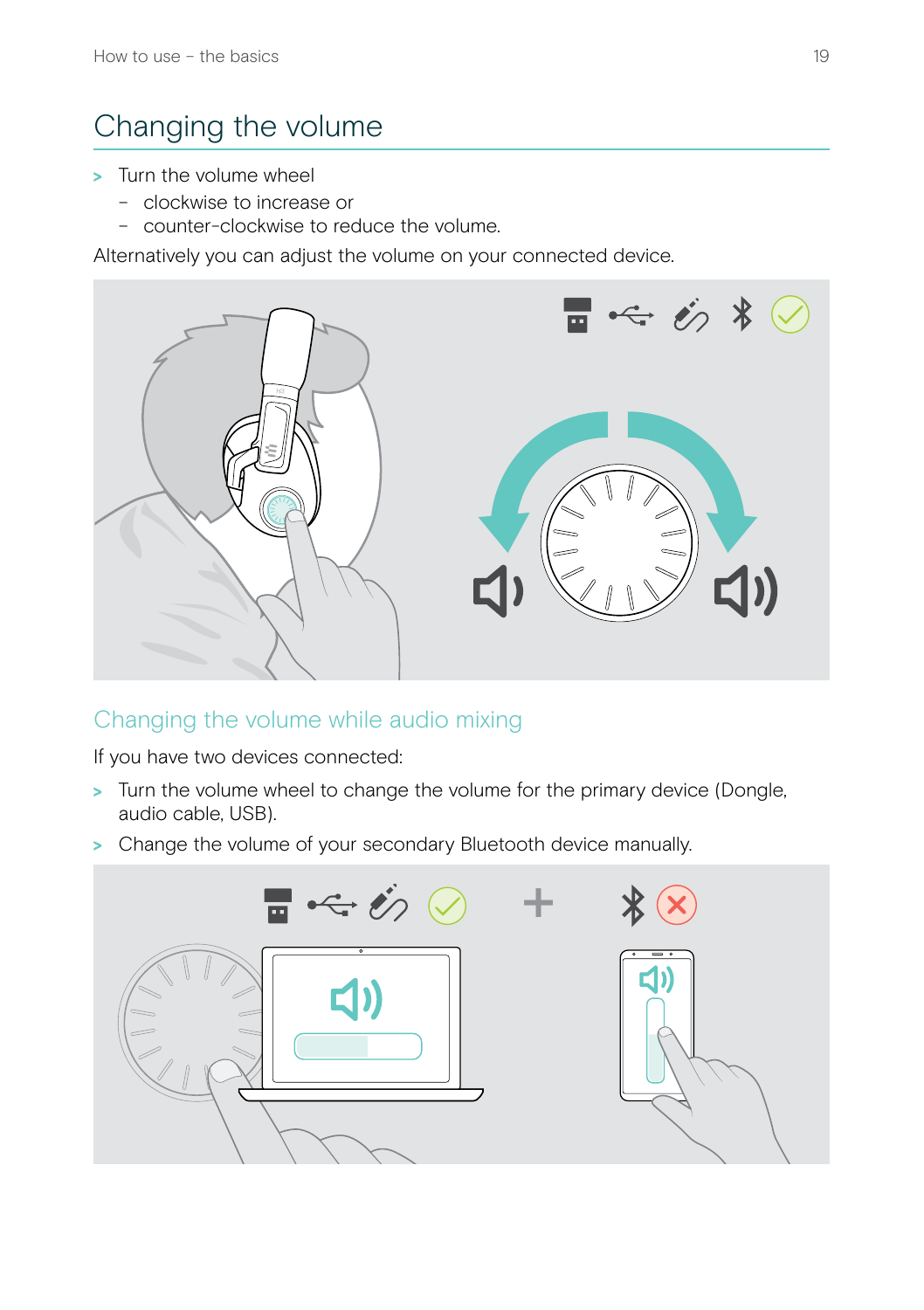#### <span id="page-20-0"></span>Adjusting the headset's microphone volume for softphones

- > Initiate a call on your connected device to someone who will help you find the correct volume setting for your microphone.
- > Change the microphone volume in your softphone application and/or in your PC audio application.



### Muting the headset's microphone

- > Move the boom arm
	- up until you hear a click to mute or
	- down to unmute the microphone.

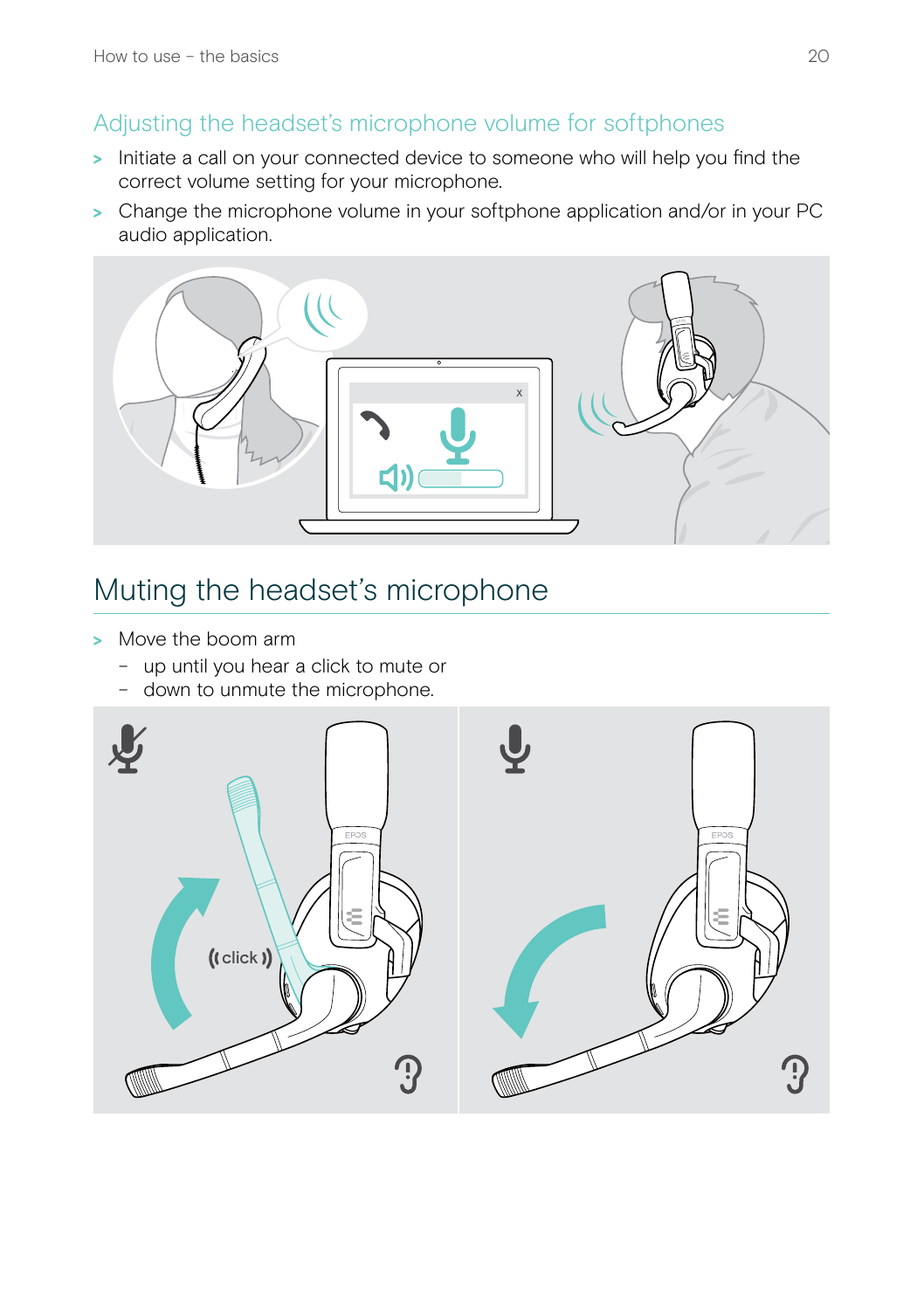## <span id="page-21-0"></span>Using Active Noise Cancellation (ANC)

This headset provides attenuation of ambient noise using Active Noise Cancellation (ANC) technology. Special microphones optimize speech and reduce background noise.



If you are in a noisy environment but would like to have your own quiet space, you can use the headset itself, disconnected from any device, and simply benefit from ANC.

You can activate ANC if the battery is sufficiently charged and if the headset is switched on.

- > Slide the ANC slider
	- up to activate ANC or
	- down to deactivate ANC

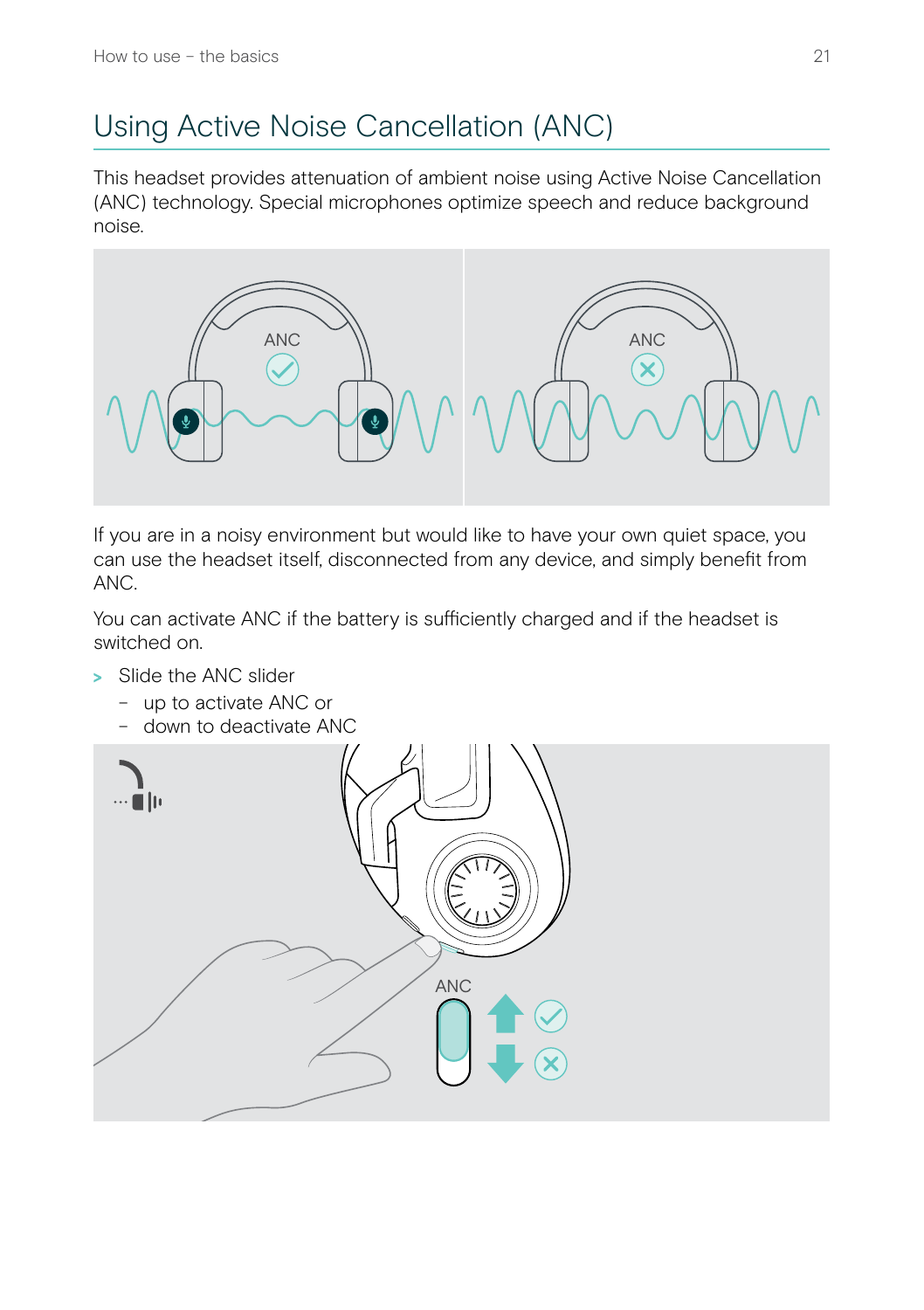## <span id="page-22-0"></span>Handling calls

You can handle calls of devices that are connected via Bluetooth. These functions are device and application dependent.

- > Initiate calls via your connected device.
- > Press the smart button:

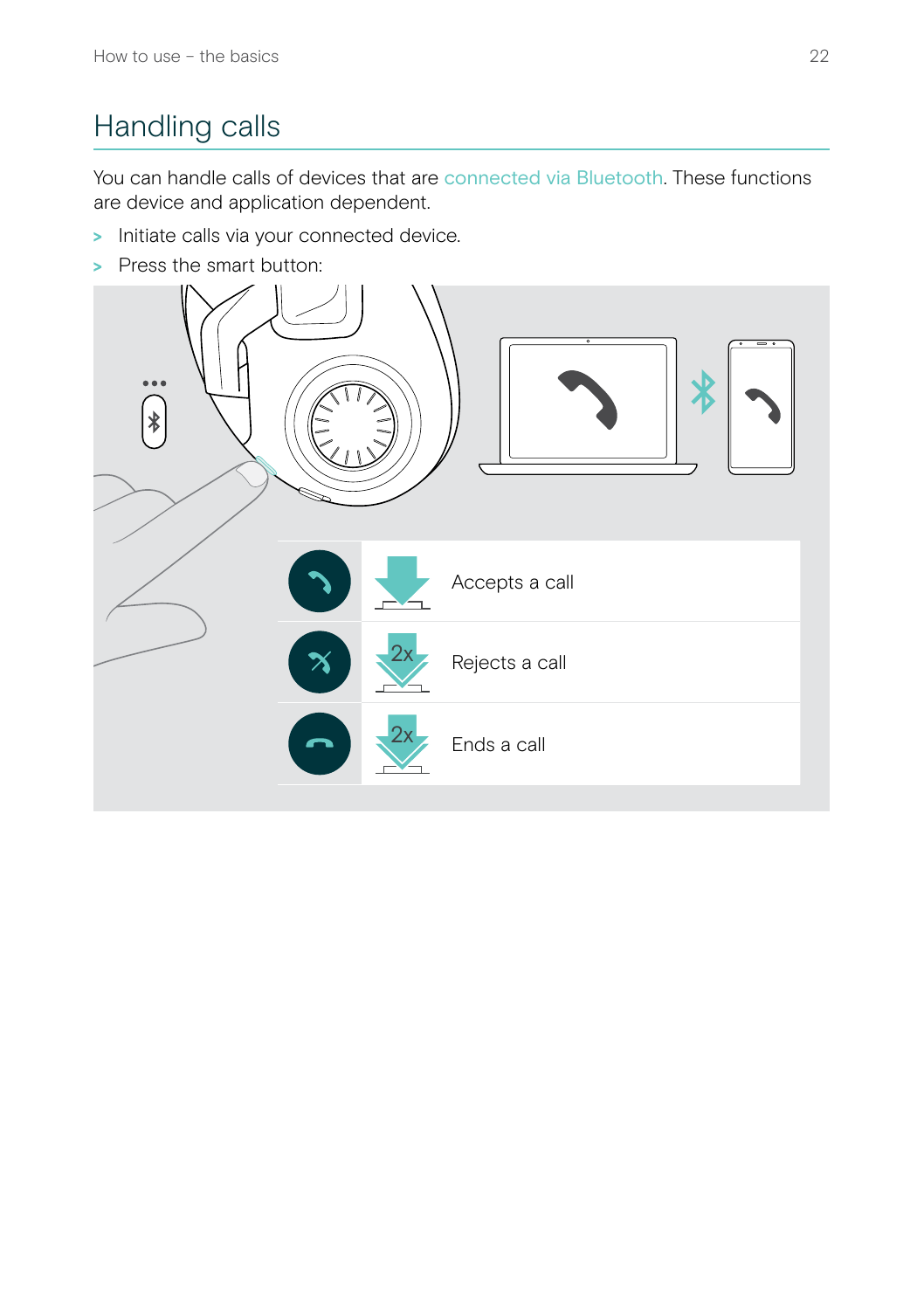## <span id="page-23-0"></span>Activating surround sound or presets

In addition to the call handling, you can activate additional functions for the smart button in the EPOS Gaming Suite (see page [14](#page-14-1)) to either surround sound or preset switcher.

To change the setting for the smart button:

- > Connect the headset to your PC (see page [13\)](#page-13-1).
- > Change and save the settings for the smart button via EPOS Gaming Suite.



\*Customized preset: You can also add your own preset in the EPOS Gaming Suite. For more information, visit www.eposaudio.com/gaming.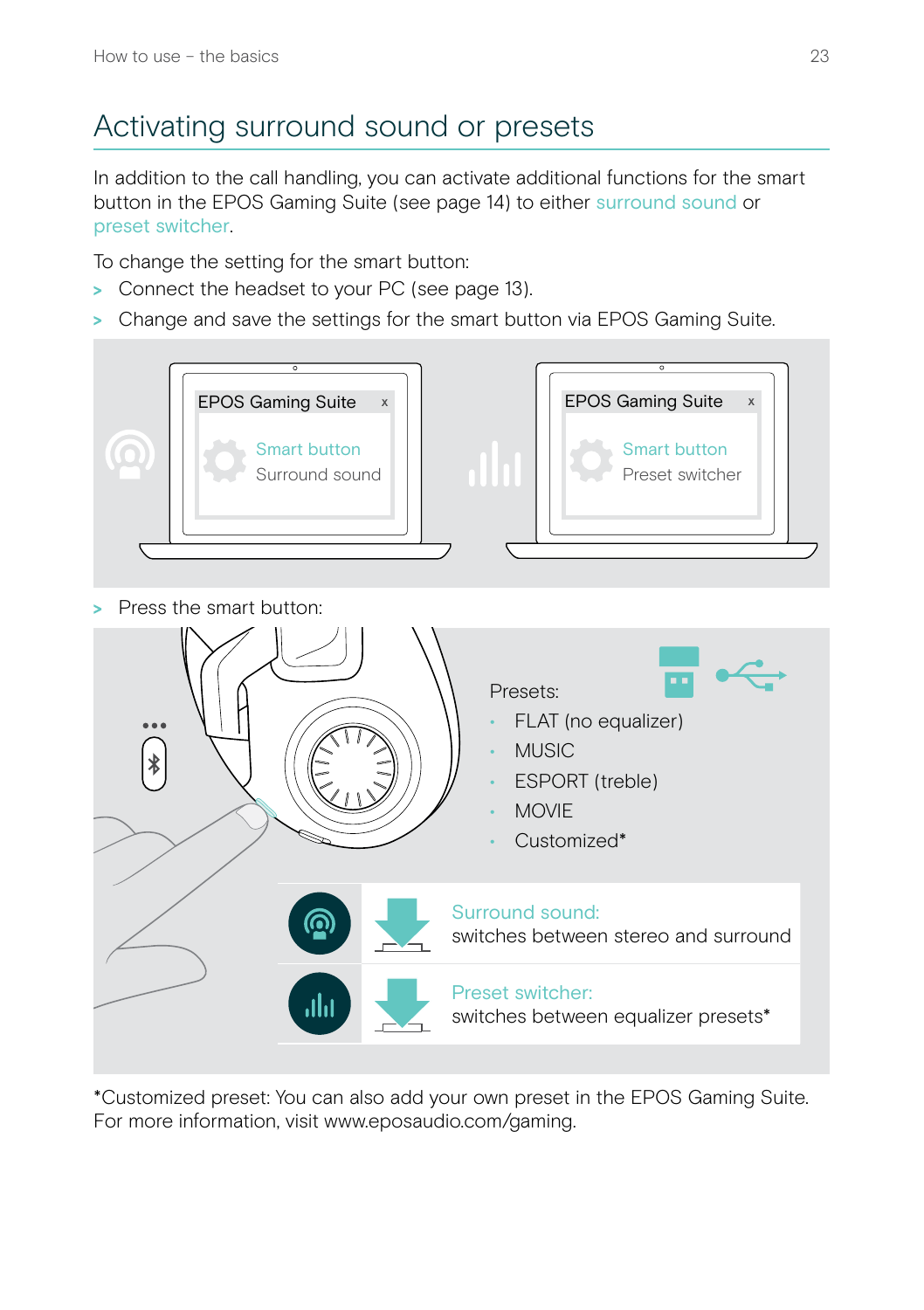## <span id="page-24-0"></span>Using the headset on the go

If you want to use the headset on-the-go, you can detach the magnetic boom arm and replace it with the cover plate.

You can still make calls as the headset comes with a second microphone in the ear cup. This microphone can only be muted via your connected device.



#### Replacing the boom arm with the cover plate

- > Grab the boom arm close to the ear cup and lift it. Do not pull on the bendable or microphone part.
- > Attach the magnetic cover plate.

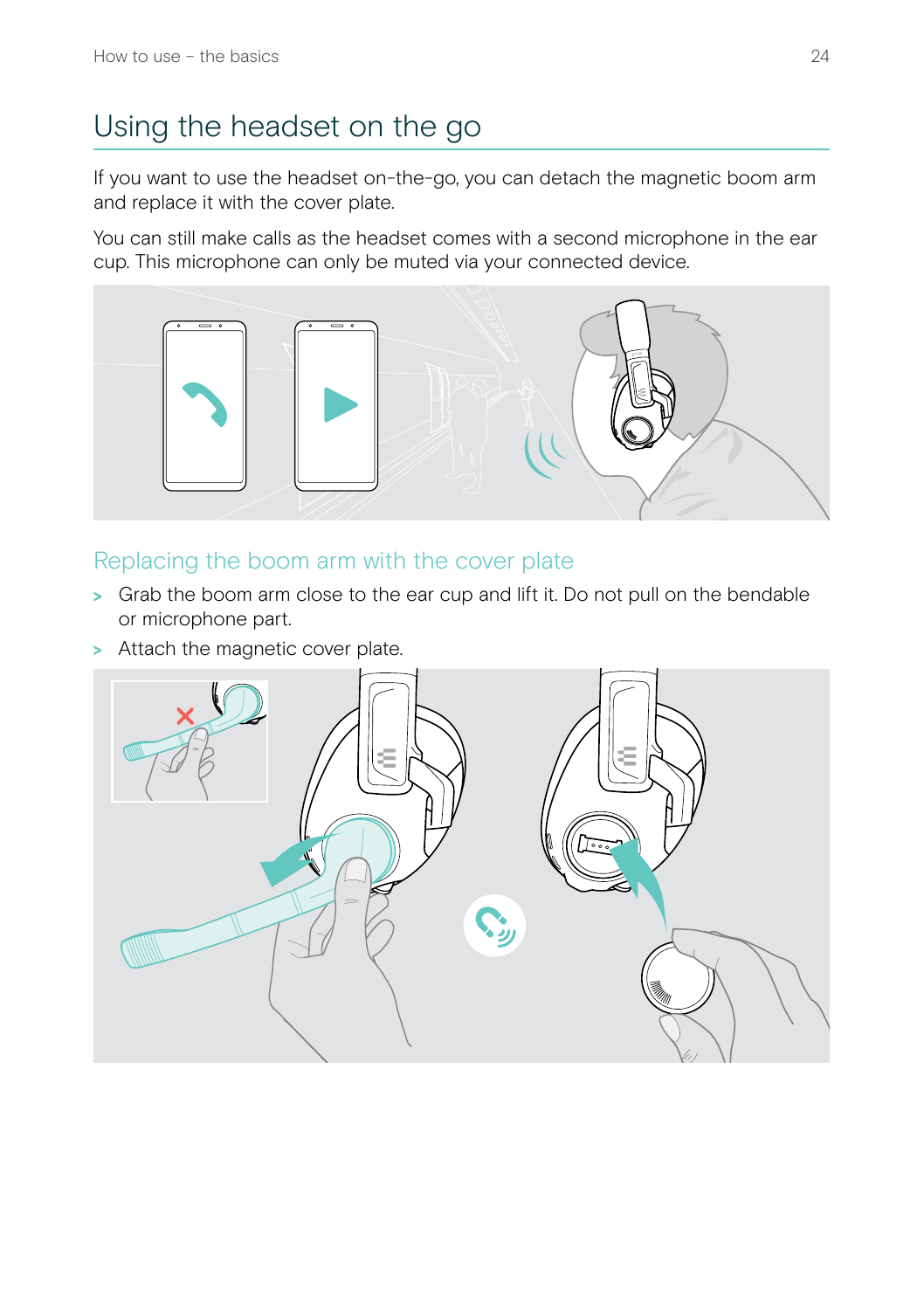#### Attaching the boom arm

- > Press on the markings of the cover plate to loosen it.
- > Attach the boom arm.

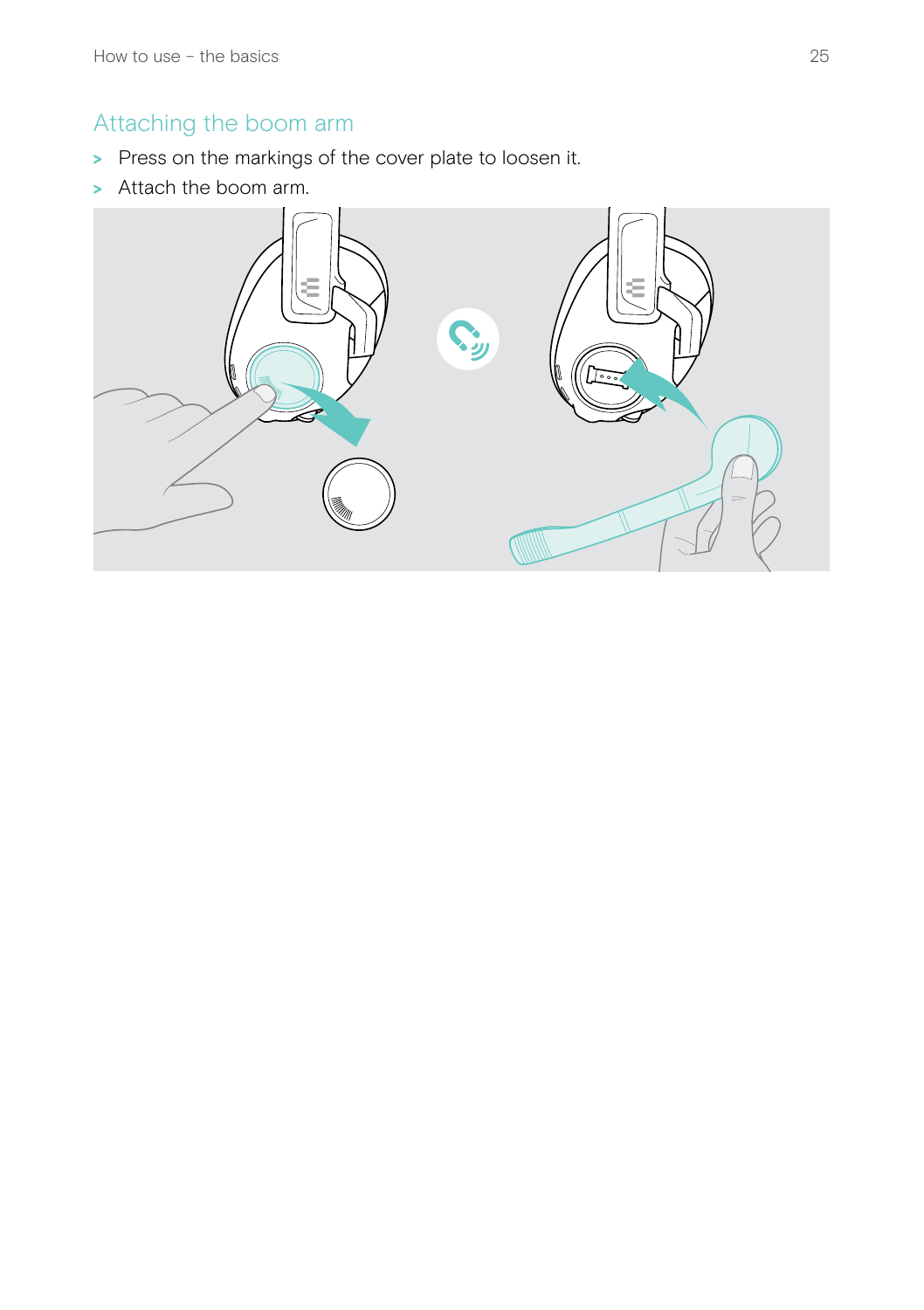## <span id="page-26-1"></span><span id="page-26-0"></span>Switching the headset off

 $\leftarrow$ 

The headset switches off automatically, if you disconnect the USB cable – unless there is a Bluetooth connection.

For all other connections:

> Press the power button to switch the headset off. The LED flashes red 3 times and switches off. The voice prompt "power off" is announced in the headset.



i If the headset is connected wirelessly and there is no audio signal, it switches off after 30 minutes to save battery power.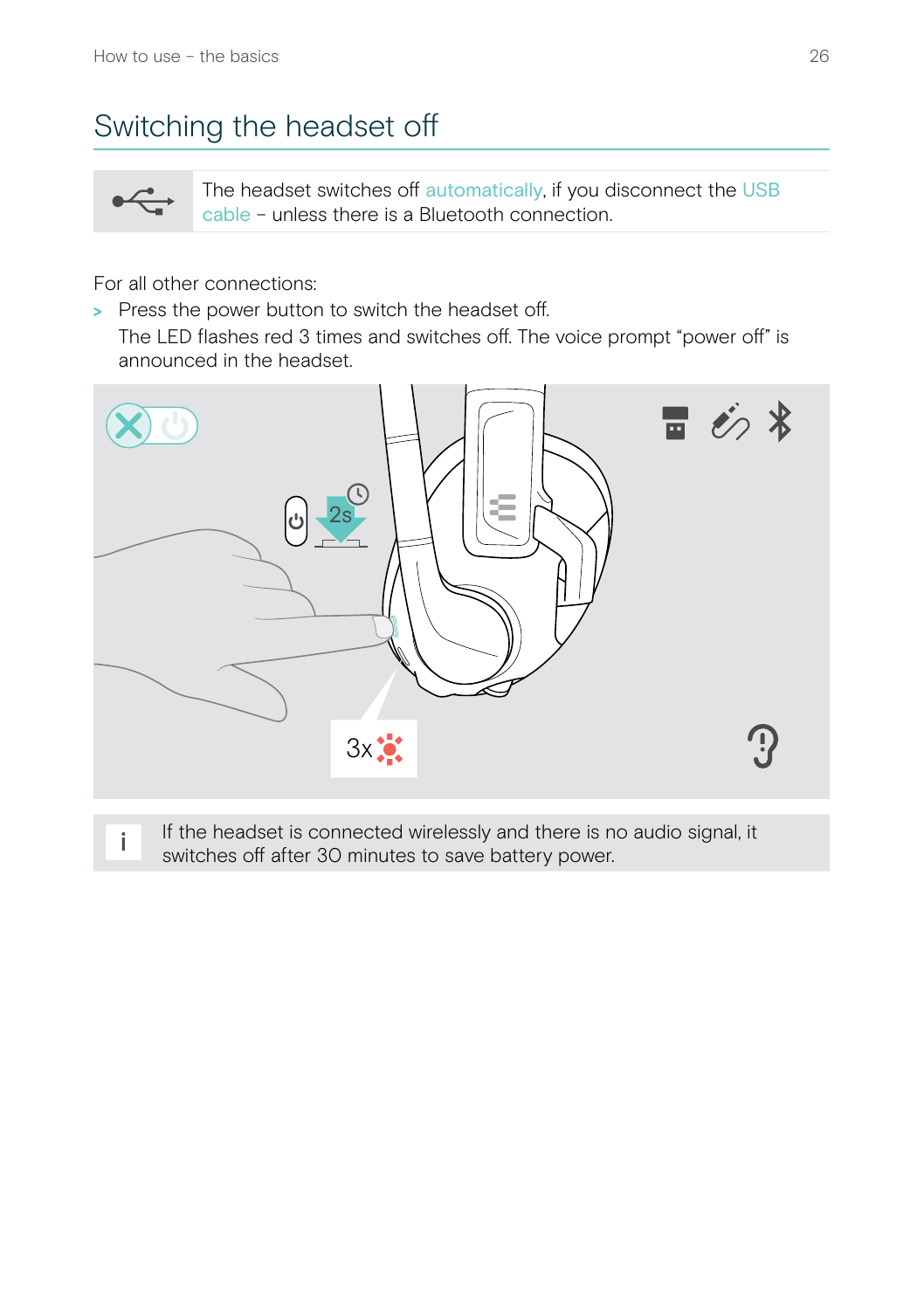## <span id="page-27-1"></span><span id="page-27-0"></span>Charging and storing the headset

#### Charging the headset

> Connect the USB cable to your headset and your PC or PlayStation (see page [13\)](#page-13-1) or a certified wall power supply\*.

The headset switches on automatically. The battery is being charged. The LED pulses red, yellow or green – depending on the battery status and switches off when fully charged (approx. 1 hour 50 minutes).





If the battery level of the headset gets low, the LED flashes red and  $\Box$   $\ddot{\bullet}$  the voice prompt "recharge headset" is announced several times. When the battery is flat, the headset switches off automatically.

\*Only use a USB power supply with maximum 5 V ±0.25 V.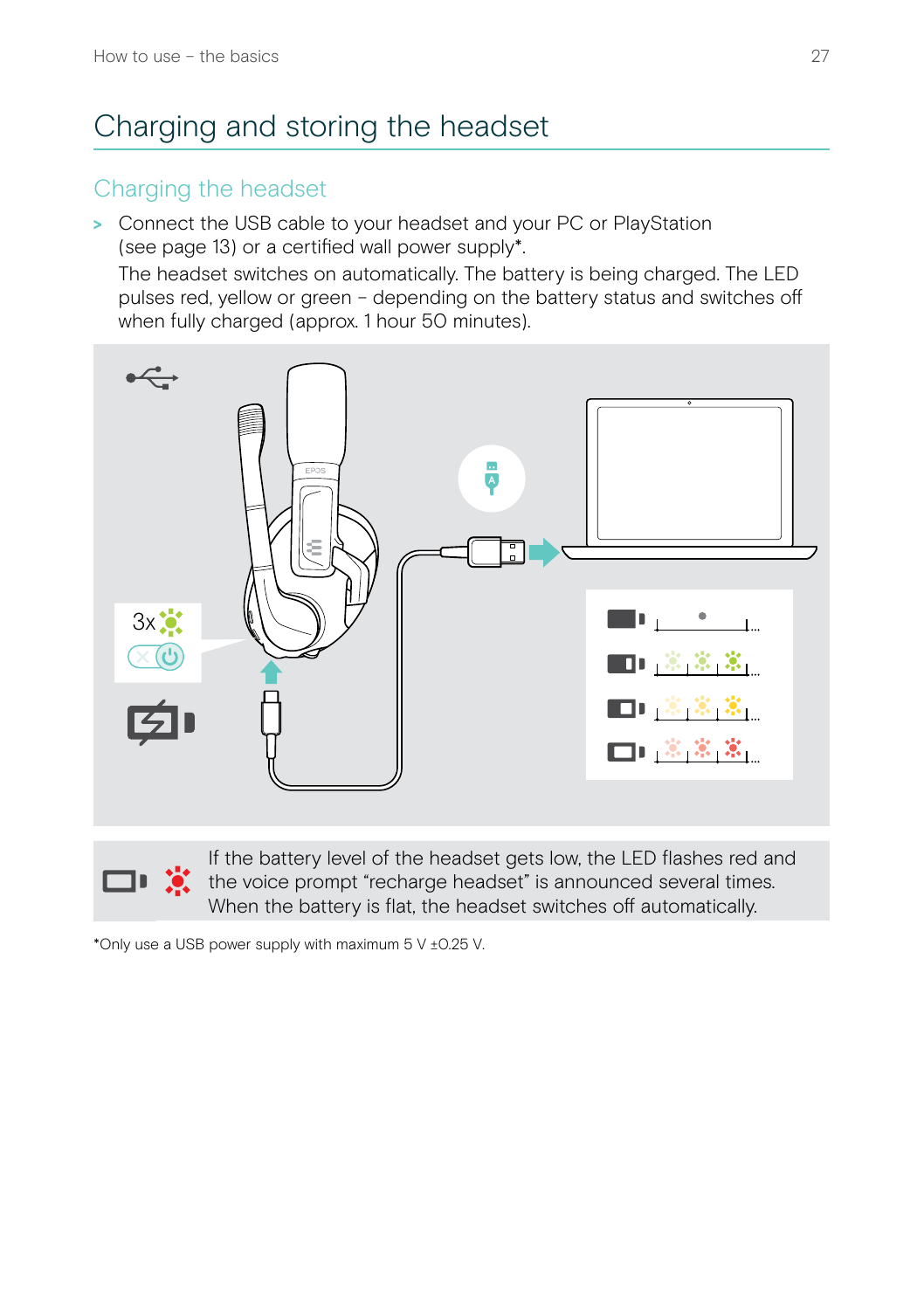#### Storing the headset

> Store the headset in a clean and dry environment.

The GSA 50 headset hanger is the perfect accessory for keeping your gaming headset conveniently out of sight, yet easy to reach. The hanger is available at www.eposaudio.com.

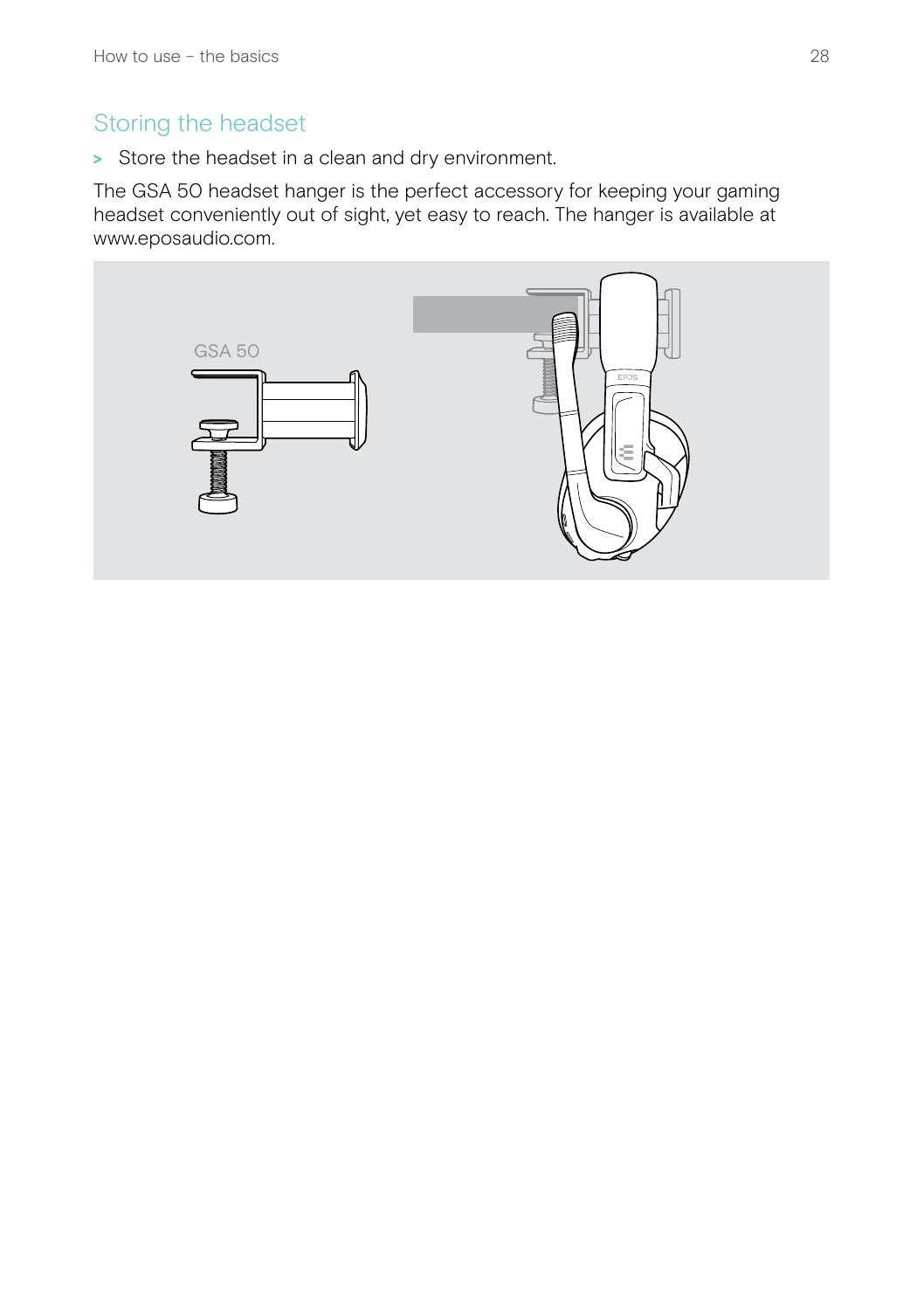## <span id="page-29-0"></span>Good to know

## <span id="page-29-1"></span>Verifying remaining battery power

You can check the battery status of the headset in the EPOS Gaming Suite. Some mobile devices also indicate the battery status.



The battery status is given every time you switch on the headset or plug in the USB cable.

| I FD                                | Information announced                                                              | Battery power |
|-------------------------------------|------------------------------------------------------------------------------------|---------------|
| ■■ ※ ※                              | "More than 80 percent battery left"                                                | $> 80\%$      |
|                                     | "More than 60 percent battery left"                                                | $>60\%$       |
|                                     | "More than 40 percent battery left"                                                | >40%          |
|                                     | "More than 20 percent battery left"                                                | > 20%         |
| $\Box$ , $\mathbb{Z}[\mathbb{Z}_2]$ | Automatic voice prompt:<br>"Recharge headset"<br>Charge the headset (see page 27). | $< 20\%$      |



If the battery level of the headset gets low, the LED flashes red and **the voice prompt "recharge headset" is announced several times.** When the battery is flat, the headset switches off automatically.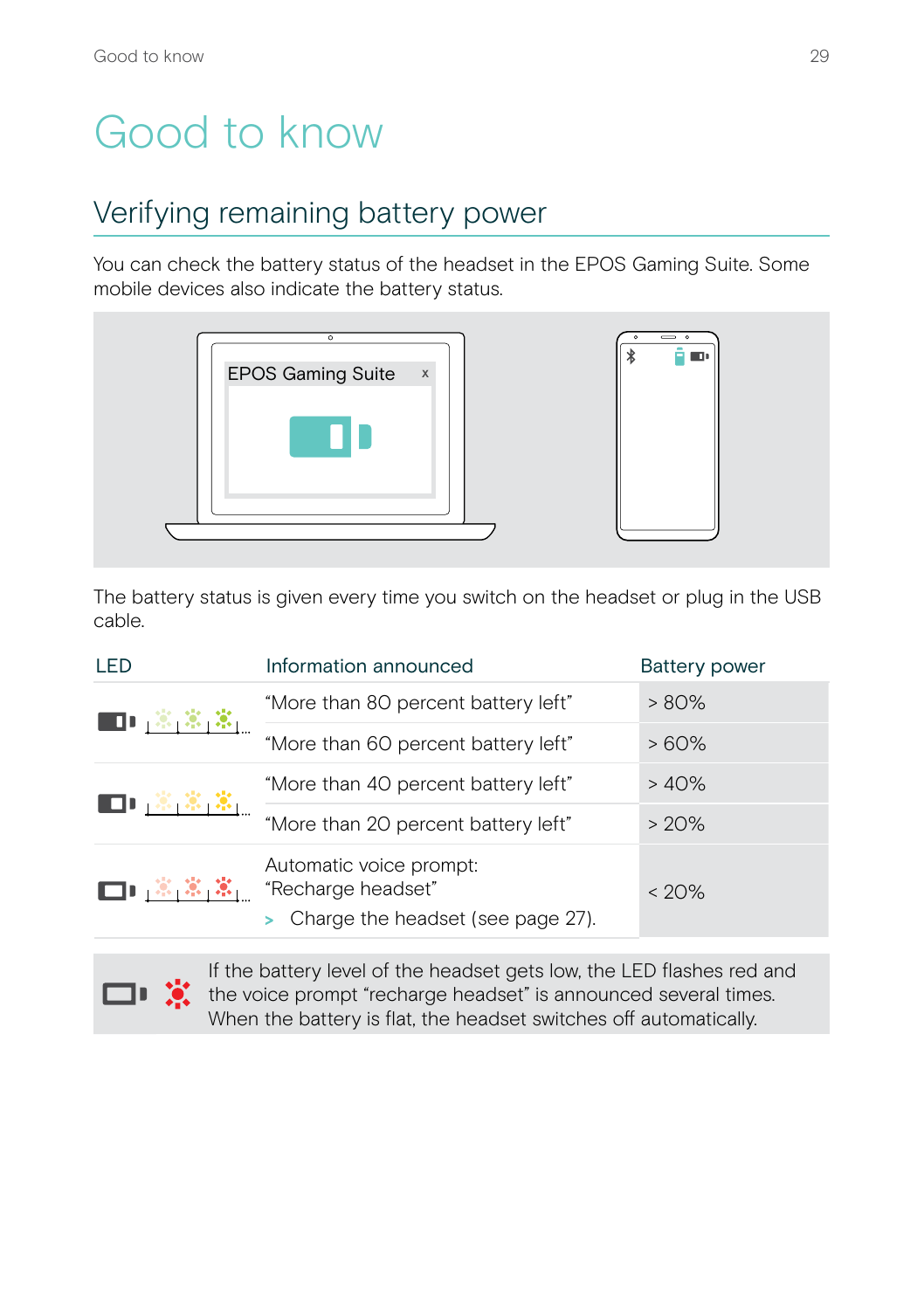## <span id="page-30-0"></span>If you leave the Bluetooth or dongle's range

The range between the headset and the connected device is device dependent. The transmission range largely depends on environmental conditions such as wall thickness, wall composition etc.

With a free line of sight, the Bluetooth transmission range is up to 15 meters and up to 10 meters via low-latency connection.

If the audio quality gets worse or the link breaks down completely:

> Re-enter the radio range of the Bluetooth device or dongle to re-connect.

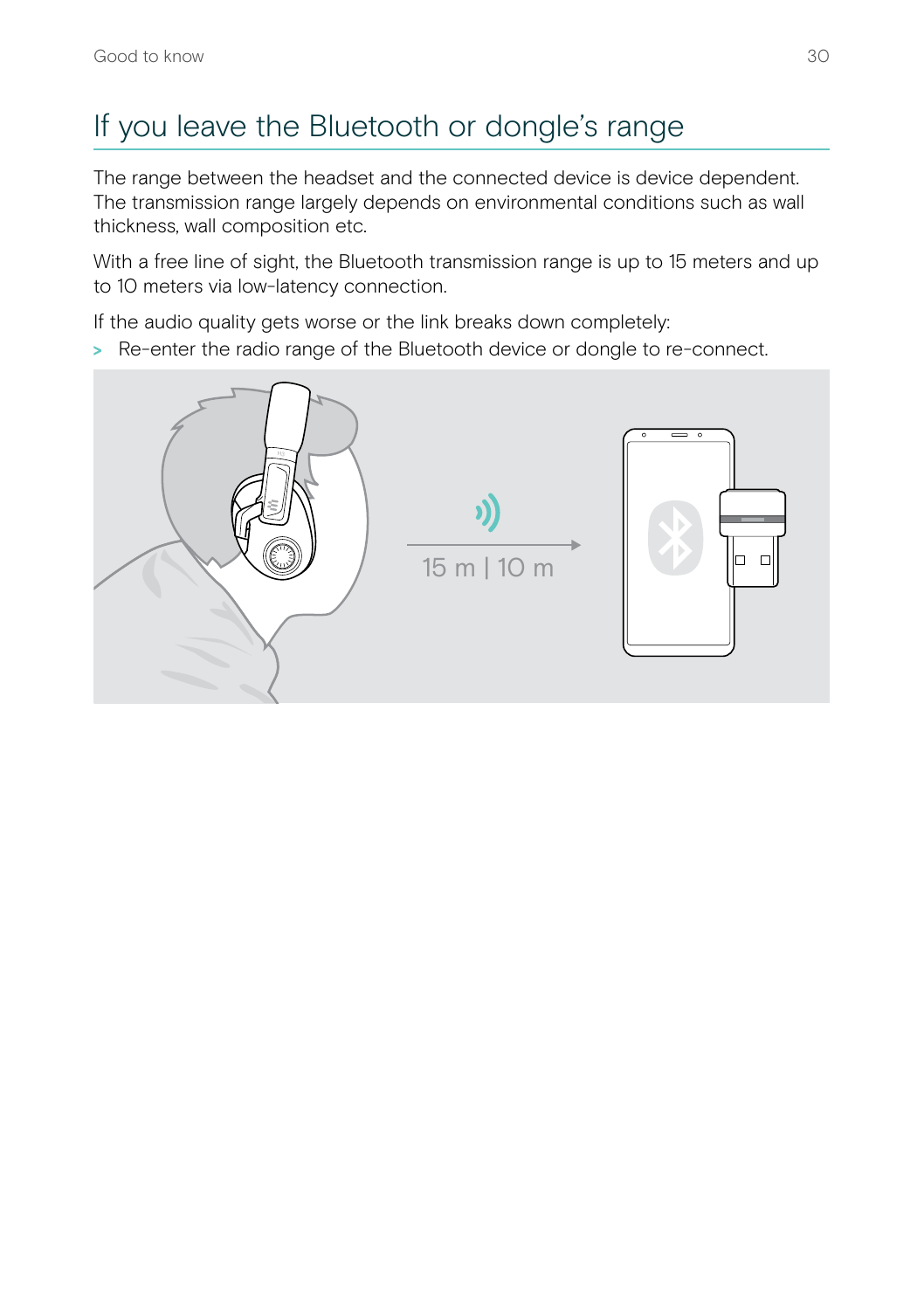## <span id="page-31-0"></span>Adjusting the sidetone

With the sidetone settings you can adjust the loudness of your own voice being played back in the headset.

> Open the EPOS Gaming Suite (see page [14](#page-14-1)) and change the sidetone setting.

Your setting will be saved on the headset, so it is available for all other gaming platforms.



i Sidetone works with the attached boom arm microphone only.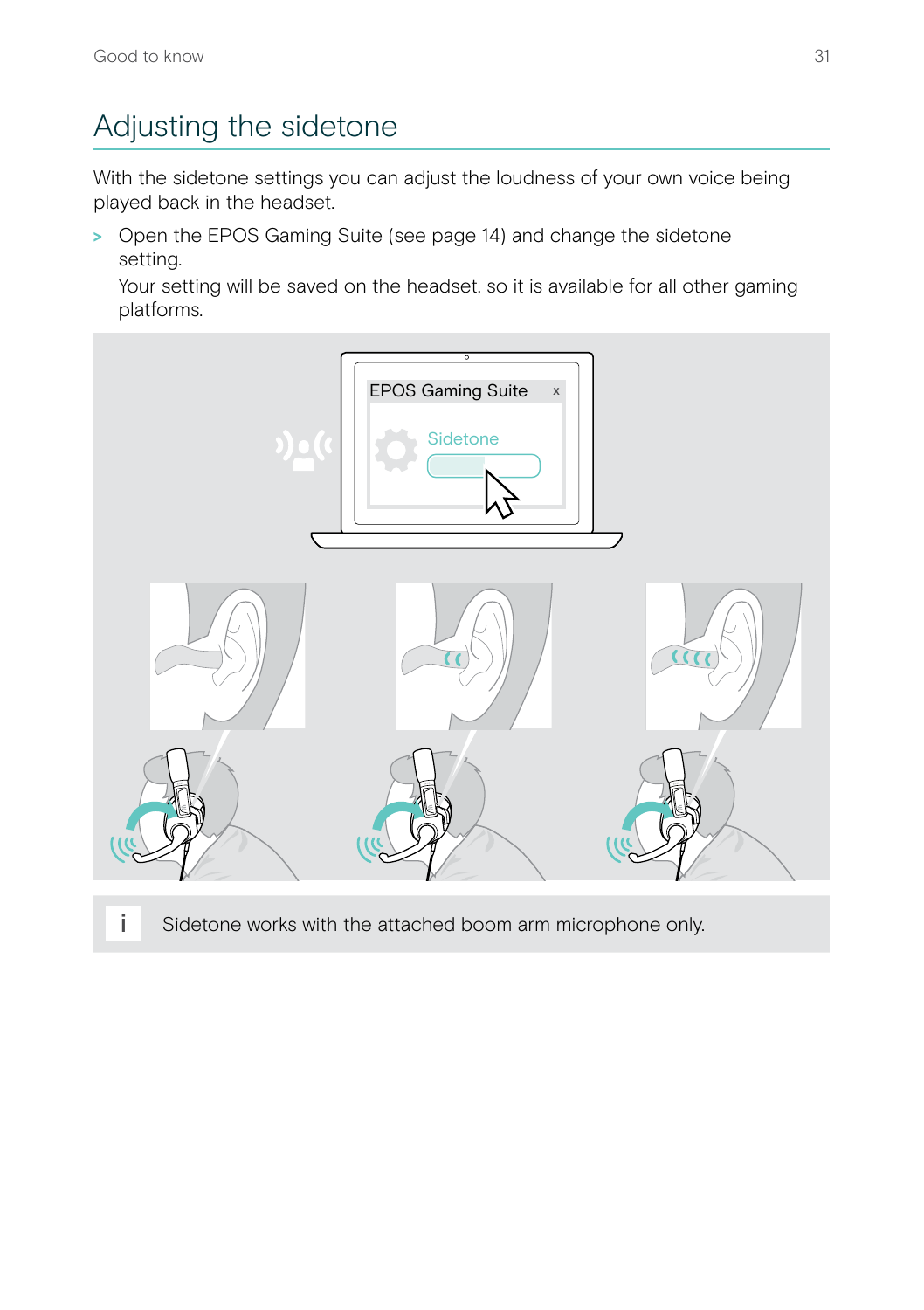## <span id="page-32-0"></span>Maintaining & updating products

### Cleaning the products

#### **CAUTION**

#### Liquids can damage the electronics of the product!

Liquids entering the housing of the device can cause a short circuit and damage the electronics.

- > Keep all liquids far away from the product.
- > Do not use any cleansing agents or solvents.
- > Use a dry cloth to clean the product only.

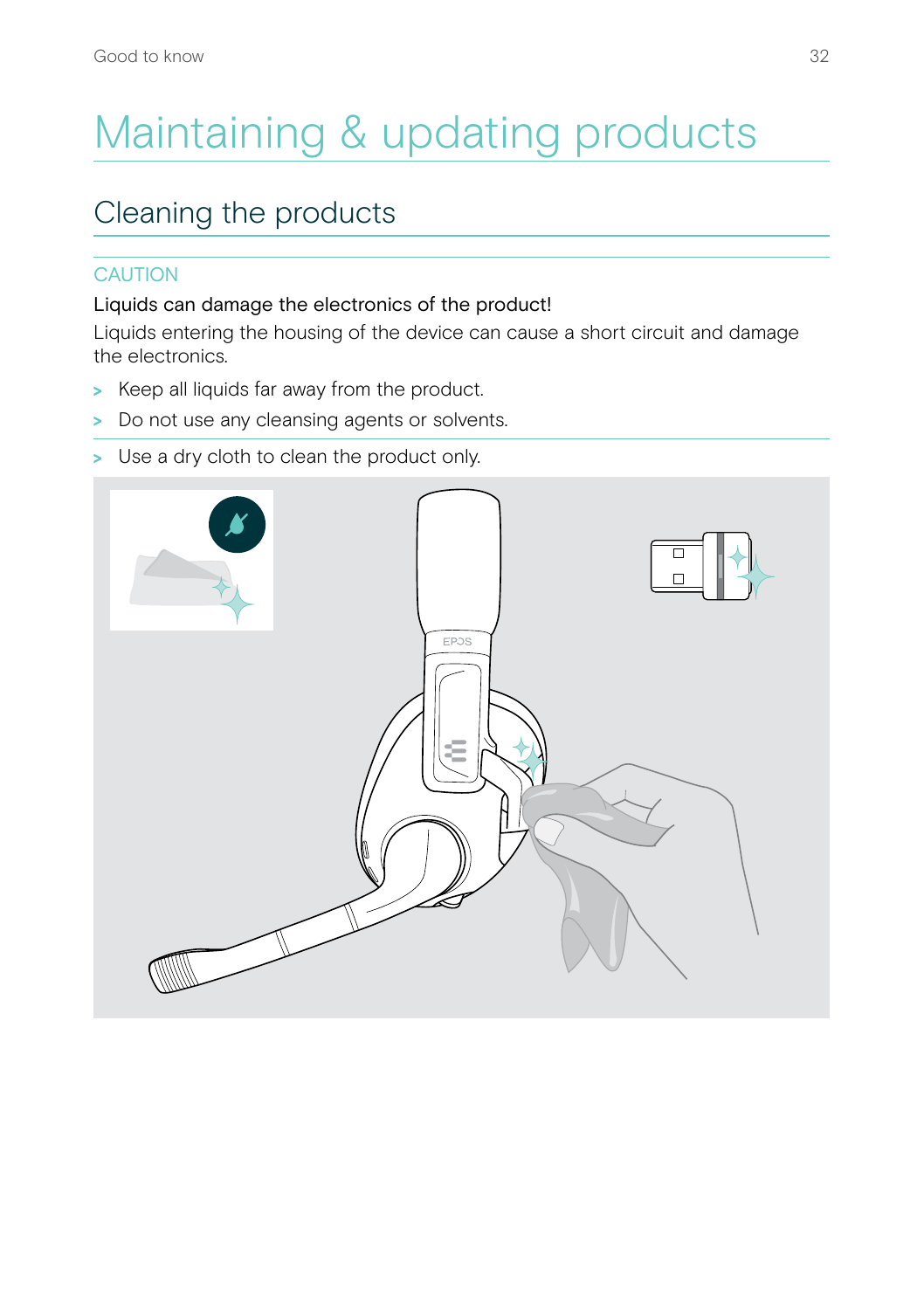## <span id="page-33-0"></span>Replacing the ear pads

For hygienic reasons, you should replace the ear pads from time to time. Spare ear pads are available from your EPOS partner.

- > Carefully remove the old ear pad from the ear cup.
- > Attach the new ear pad to the ear cup by pressing firmly around the ear pad.

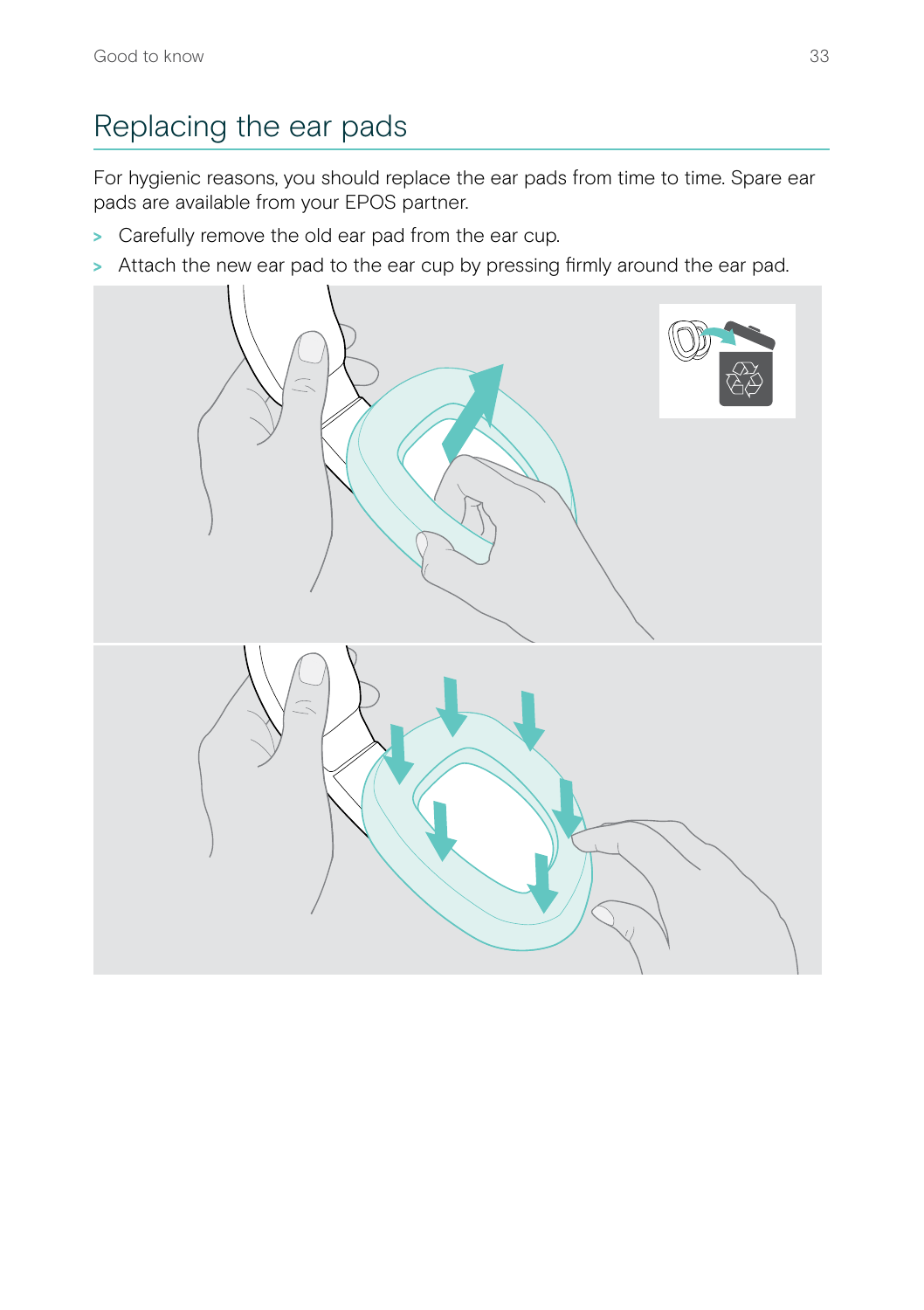## <span id="page-34-0"></span>Updating the firmware

You can update the firmware of your headset and dongle by using the free EPOS Gaming Suite software (see page [14\)](#page-14-1).

- > Connect the USB cable to your headset and your PC. The headset switches on. OR
- > Plug the dongle into the USB port of your PC. The LED flashes blue.
- > Start the EPOS Gaming Suite. If there is a new firmware available the software will guide you through the update process.



### Replacing/removing the rechargeable battery

The rechargeable battery must only be replaced or removed by an authorized EPOS service center.

> Contact your EPOS service center if the rechargeable battery needs to be replaced. To find an EPOS service partner in your country, visit www.eposaudio.com.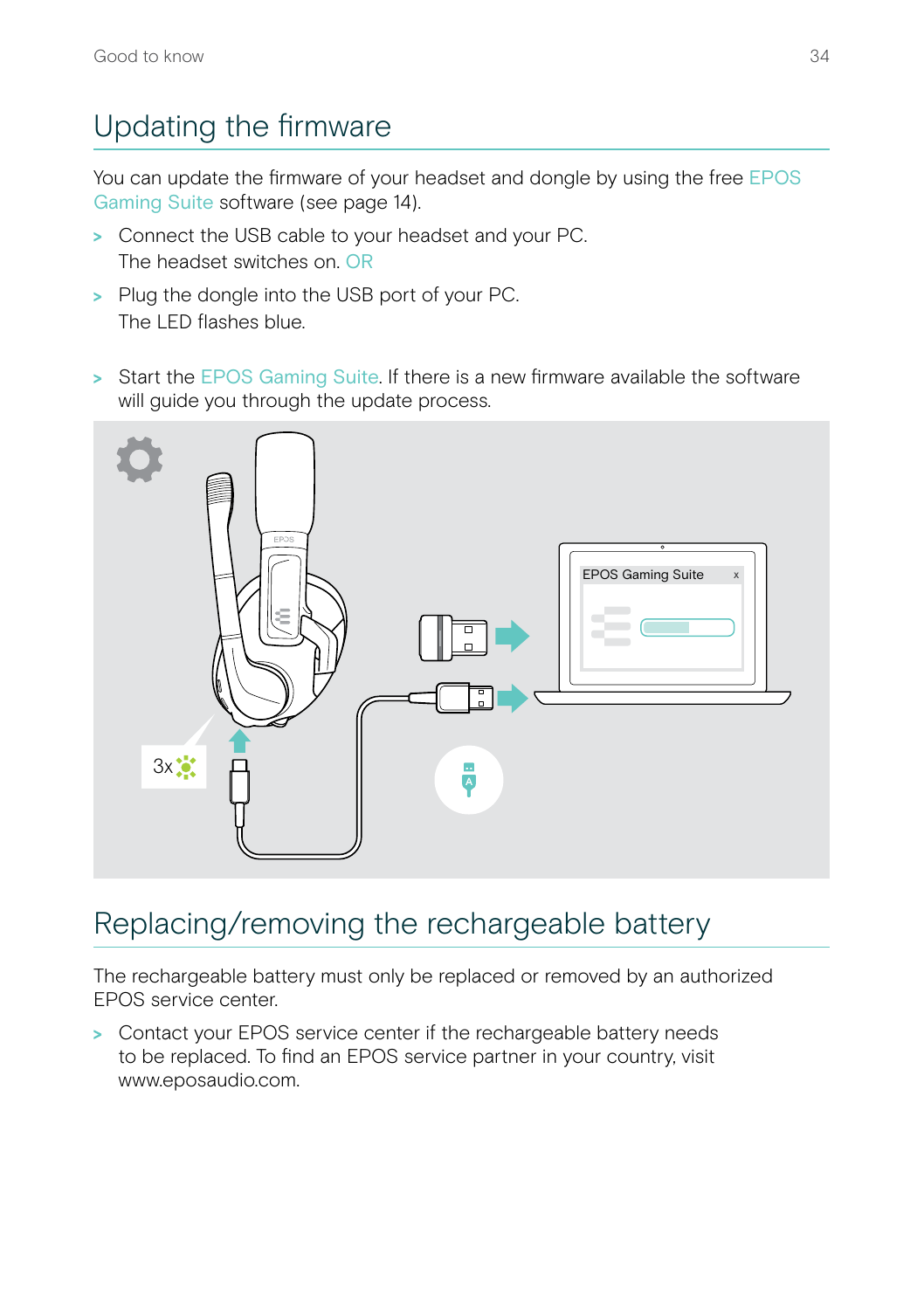## <span id="page-35-0"></span>If a problem occurs...

| Problem                                                              | Possible cause                                             | Solution                                                                               | Page     |
|----------------------------------------------------------------------|------------------------------------------------------------|----------------------------------------------------------------------------------------|----------|
| Headset<br>cannot be<br>switched on                                  | Rechargeable battery<br>empty                              | Recharge the headset<br>×<br>battery.                                                  | 27       |
| <b>Active Noise</b><br>Cancellation<br>(ANC) cannot<br>be turned on  | Rechargeable battery<br>empty                              | Recharge the headset<br>×<br>battery.                                                  | 27       |
|                                                                      | Headset switched off                                       | Switch the headset on.<br>s                                                            | 16       |
| No audio signal<br>or drop outs                                      | Headset not paired with<br>a Bluetooth device or<br>dongle | Pair the headset.<br>s                                                                 | 11       |
|                                                                      | Volume adjusted too low                                    | Increase the volume<br>$\geq$<br>on the headset or your<br>connected device.           | 19       |
|                                                                      | Headset or connected<br>device switched off                | Switch the headset or<br>×<br>device on.                                               | 16       |
|                                                                      | Audio cable's plugs not<br>fully inserted                  | Insert the plugs again.<br>>                                                           | 10       |
|                                                                      | USB cable's plugs not<br>fully inserted                    | Insert the plugs again.<br>s                                                           | 13       |
| Headset<br>cannot be<br>connected via<br>Bluetooth                   | Headset not paired                                         | Pair the headset.<br>s                                                                 | 11       |
|                                                                      | Bluetooth at connected<br>device turned off                | Turn Bluetooth on.<br>×                                                                |          |
|                                                                      | Dongle not plugged in                                      | Plug the dongle into the<br>$\geq$<br>USB port of your PC or<br>PlayStation.           | 8        |
| Headset<br>cannot be<br>switched off                                 | Headset connected via<br>the USB cable: auto on            | Disconnect the USB cable.<br>$\geq$<br>Switch the headset off.<br>×                    | 13<br>16 |
| Dongle use:<br>Disturbed<br>sound, lag,<br>noise or range<br>reduced | Dongle connected on<br>the rear of the device              | Use a port on the front of<br>×.<br>the housing or connect<br>the USB extension cable. | 8        |
|                                                                      | Transmission disturbed<br>by noise from USB port           | Connect the USB<br>$\geq$<br>extension cable to change<br>the dongle position.         | 8        |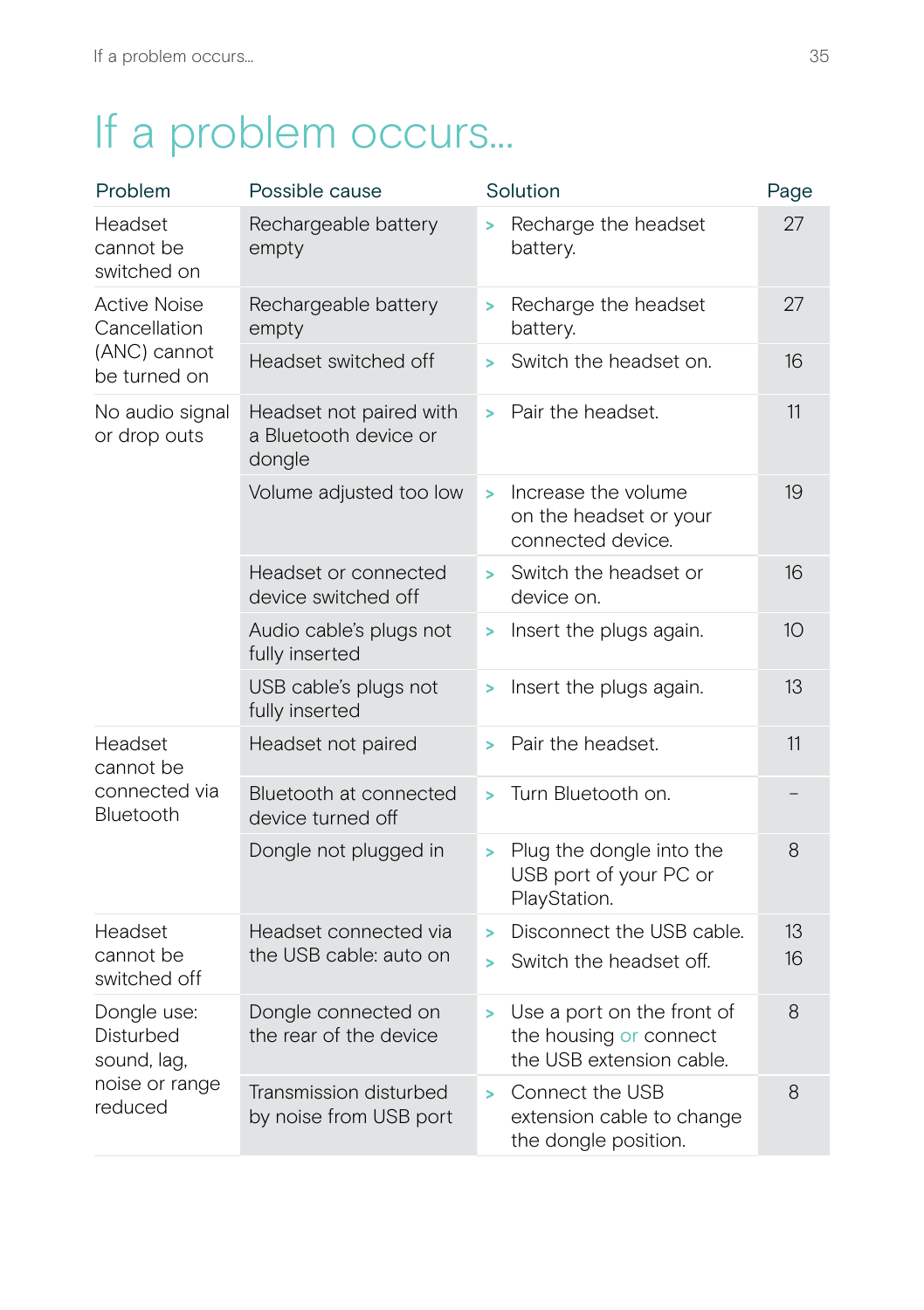| Problem                                                                      | Possible cause       | Solution                                                                                                                                           | Page     |
|------------------------------------------------------------------------------|----------------------|----------------------------------------------------------------------------------------------------------------------------------------------------|----------|
| Headset or<br>dongle does<br>problems<br>not react to<br>any button<br>press | Software or hardware | Switch the headset off and<br>s.<br>on again.                                                                                                      | 26<br>16 |
|                                                                              |                      | Unplug and plug in the<br>×<br>dongle again.                                                                                                       | 8        |
|                                                                              |                      | Clear the pairing list of the<br>> :<br>headset.                                                                                                   | 37       |
|                                                                              |                      | Clear the pairing list of the<br>×<br>dongle.                                                                                                      | 37       |
|                                                                              |                      | To reset the headset:<br>Press the power and smart<br>><br>button at the same time.<br>The headset LED flashes<br>and the headset switches<br>off. |          |

If a problem occurs that is not listed here or if the problem cannot be solved with the proposed solutions, please contact your local EPOS partner for assistance.

To find an EPOS partner in your country, search at www.eposaudio.com.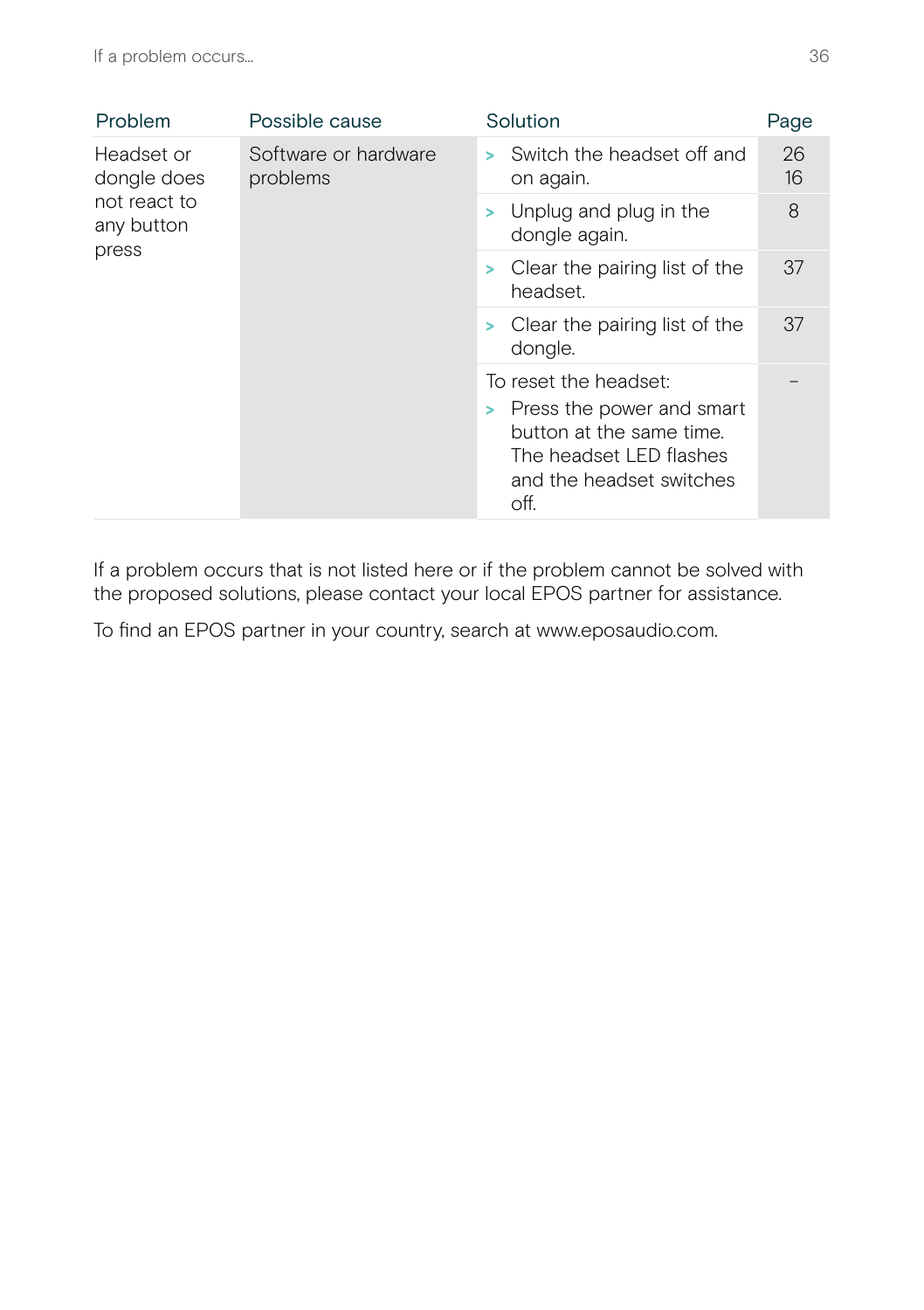## <span id="page-37-1"></span><span id="page-37-0"></span>Clearing the pairing list of the headset (Reset)

- > Press the power button to switch the headset on.
- > Press and hold the smart button until the LED alternately flashes blue and red (pairing mode).
- > Press the smart button again 2 times. The LED flashes purple 3 times. The pairing list is cleared. The headset tries to pair with wireless devices (see page [11\)](#page-11-1).



## <span id="page-37-2"></span>Clearing the pairing list of the dongle (Reset)

- > Plug the dongle into the USB port of your PC or PlayStation.
- > Double press the dongle's button. The LED flashes two times red and one time blue. The pairing list is cleared. The dongle tries to pair with wireless devices (see page [9\)](#page-9-1).

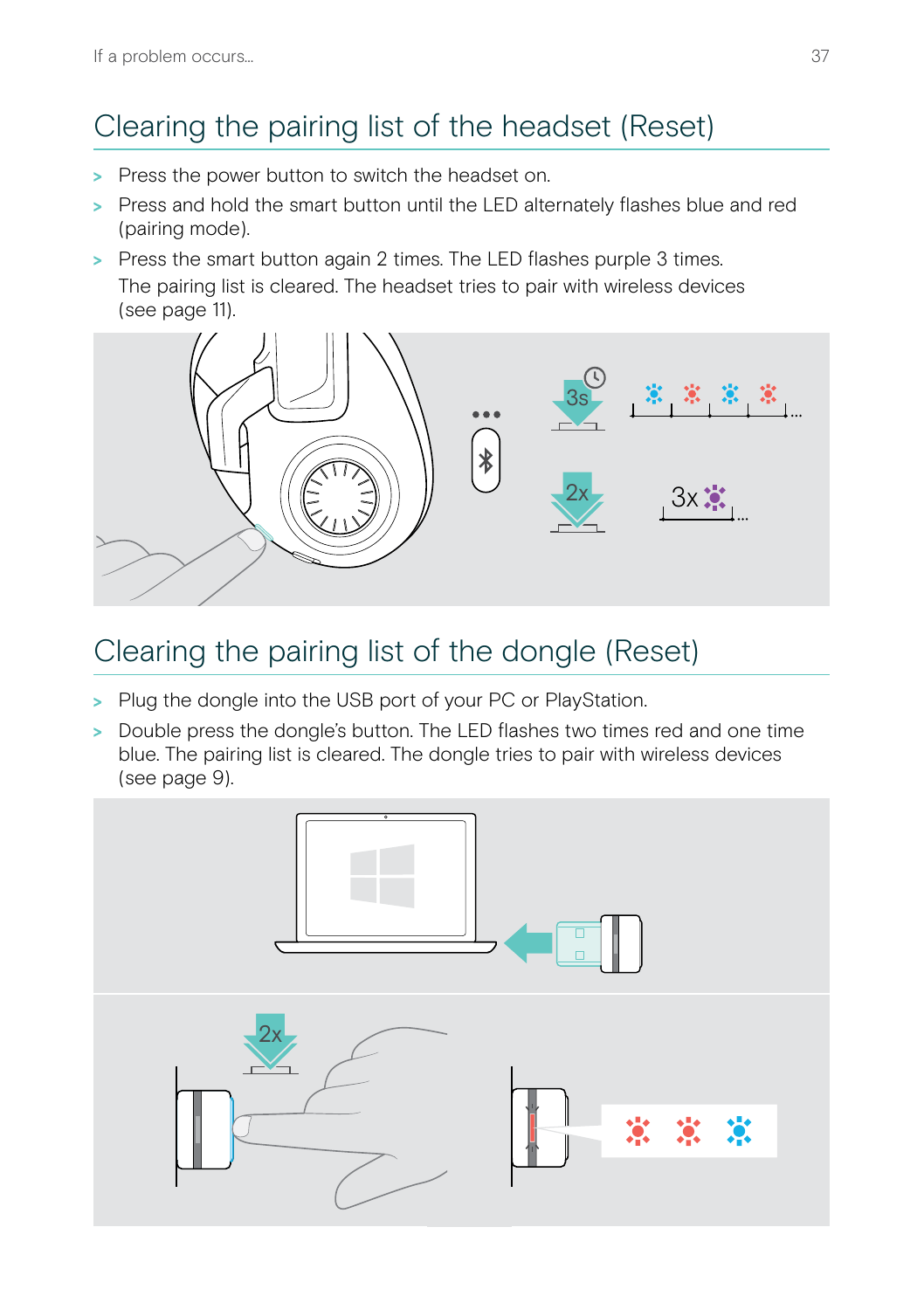## <span id="page-38-0"></span>Specifications

#### H3PRO Hybrid headset

| Dimensions ( $W \times H \times D$ )   | 183 x 176 x 90 mm/ 7.2 x 6.9 x 3.5 in                               |  |
|----------------------------------------|---------------------------------------------------------------------|--|
| Weight                                 | 308 g / 0.67 lbs / 10.69 oz                                         |  |
| Connector                              | Low latency dongle                                                  |  |
|                                        | Bluetooth                                                           |  |
|                                        | Console cable:                                                      |  |
|                                        | 1 x 3.5 mm audio jack 4 pole; length: 1.5 m                         |  |
|                                        | USB-C to USB-A cable; length: 2 m                                   |  |
|                                        | Extension cable; length: 1.25 m                                     |  |
| Standby time                           | up to 750 hours (ANC OFF)                                           |  |
|                                        | up to 19 hours (ANC ON)                                             |  |
| Talk time via Bluetooth                | up to 42 hours (ANC OFF)                                            |  |
|                                        | up to 19 hours (ANC ON)                                             |  |
| Charging time                          | approx. 2 hours                                                     |  |
| Rechargeable battery (built in)        | Lithium Polymer / 3.7 V / 530 mA                                    |  |
| Charging voltage                       | max, $5.5 \vee /$ max, current 560 mA                               |  |
| Speaker principle                      | dynamic, closed                                                     |  |
| Frequency response                     | Headphone:<br>20 Hz - 20,000 Hz<br>100 Hz - 7,500 Hz<br>Microphone: |  |
| Sensitivity headphone                  | 116 dBSPL / OdBFS @ 1 kHz                                           |  |
| Sensitivity microphone<br>(detachable) | -20 dBFS/Pa @1 kHz (boom-arm)<br>-20 dBFS/Pa @1 kHz (ear cup)       |  |
| Total harmonic distortion (THD)        | < 0,35 % / OdBFS @ 1 kHz                                            |  |
| Microphone type                        | <b>Bi-Directional ECM</b>                                           |  |
| Microphone pick-up pattern             | <b>Bidirectional</b>                                                |  |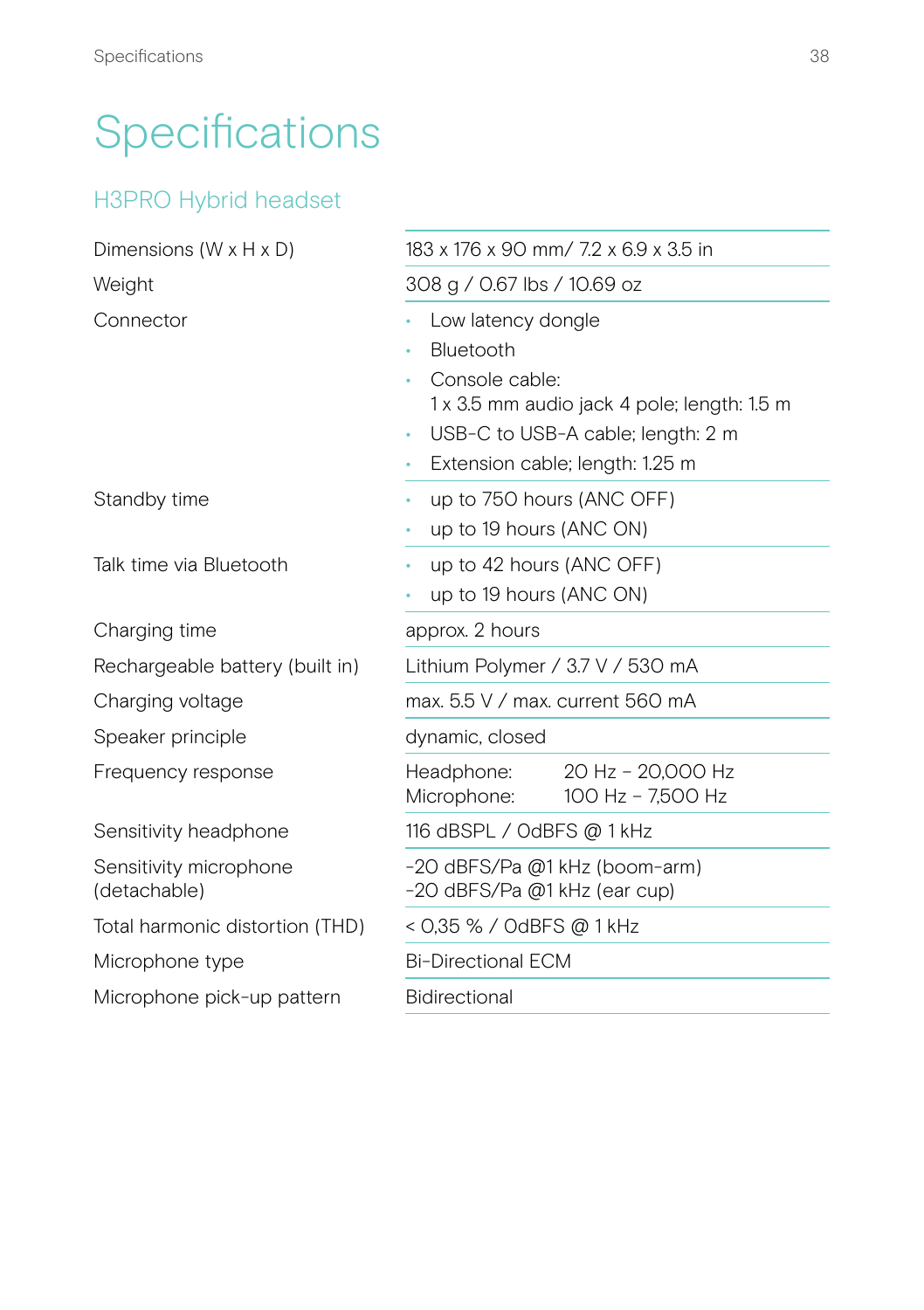#### Bluetooth

| Bluetooth                          | version 5.2 / class 1                  |
|------------------------------------|----------------------------------------|
| Range                              | up to 15 m / 49.2 ft                   |
| Transmission frequency             | 2402 MHz to 2480 MHz                   |
| GSA H3PRO dongle                   |                                        |
| Dimensions $(W \times H \times D)$ | 22 x 15 x 5 mm / 0.87 x 0.59 x 0.20 in |
| Weight                             | 2.5 g / 0.09 oz / 0.006 lbs            |
| Connector                          | USB-A plug                             |
| Range                              | up to 10 m / 32.8 ft                   |
| Transmission frequency             | $2.4\,$ G                              |
| Bluetooth                          | version 4.2 / class 1                  |
| Output power                       | $max. 8$ dBm (EIRP)                    |
| Headset   Dongle                   |                                        |
| Temperature range                  | 0 °C to +40 °C / +32 °F to +104 °F     |
| Relative humidity                  | 35~75%                                 |

#### **Trademarks**

The Bluetooth® word mark and logos are registered trademarks owned by Bluetooth SIG, Inc. and any use of such marks by DSEA A/S is under license.

USB Type-C® and USB-C® are trademarks of USB Implementers Forum.

"PlayStation®" is a registered trademark or trademark of Sony Interactive Entertainment Inc. also "PS5™"/"PS4™" is a trademark of the same company.

All other trademarks are the property of their respective owners.